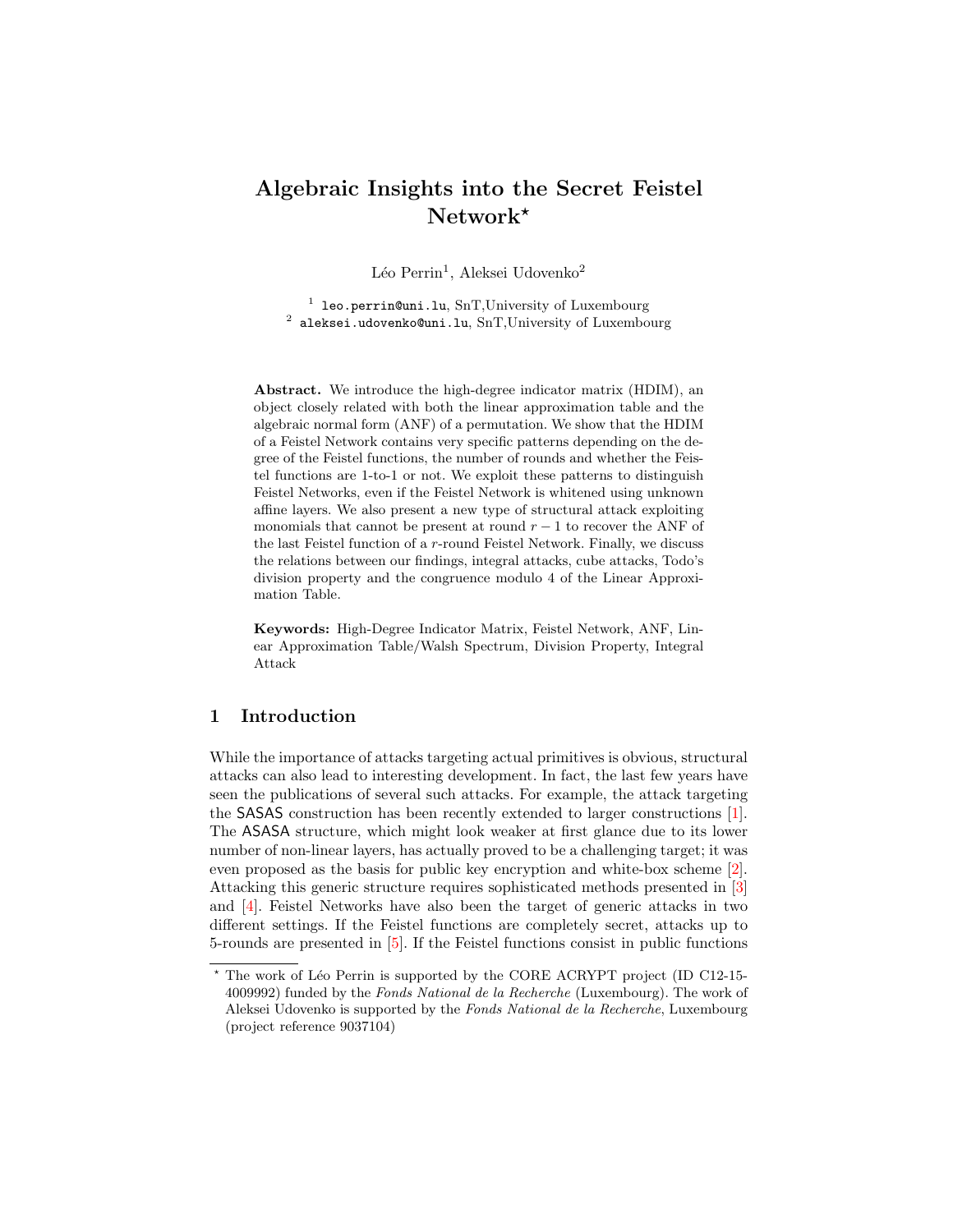preceded by the addition of a secret key, powerful attacks with very low data complexity are presented in [\[6\]](#page-20-0).

As illustrated by the usage of the ASASA structure, generic constructions can be applied in white-box cryptography where the aim is to prevent an attacker from having access to some of the inner components of the algorithm to perform some computations. Thus, structural attacks are important in this context. They can also be used to reverse-engineer the secret structure of an S-Box, allowing for example an attacker to enjoy the benefits of a lightweight implementation known a priori only by the designer of the S-Box. The use of small Feistel Networks for lightweight S-Box design is investigated in [\[7\]](#page-20-1) and, in fact, a secret hardware efficient decomposition<sup>[3](#page-1-0)</sup> was recently discovered for the S-Box of the last Russian standards [\[8\]](#page-20-2) using such reverse-engineering.

Our Contribution Our results are based on the high-degree indicator matrix (HDIM), a new object we introduce. We associate to any  $n$ -bit permutation  $F$ a  $n \times n$  Boolean matrix  $\hat{H}(F)$  which can be computed in time  $O(n2^{n-1})$  using the full code-book and which is related all at once to the LAT/Walsh spectrum of  $F$ , to its algebraic normal form and to the existence of integral distinguishers.

The HDIM provides new attack directions which we illustrate by analysing some generic constructions based on Feistel Networks. In particular, we show the existence of some patterns in the HDIM of  $2n$ -bit Feistel Networks with r rounds and Feistel functions with degree d depending on  $\theta(d, r)$  with

$$
\theta(d,r) = d^{\lfloor r/2 \rfloor - 1} + d^{\lceil r/2 \rceil - 1}.
$$

These patterns provide efficient distinguishers for such structures. When the round functions are bijective, such patterns always exist in Feistel Networks with up to at least 5 round. We also show that these distinguishers can be interpreted as particular integral distinguishers and describe some relations between our results and Todo's division property [\[9\]](#page-20-3). Due to their integral nature, our distinguishers are extremely memory efficient: we only need to store a block containing the sum studied. In contrast, the impossible differential for 5-round Feistel Network [\[10\]](#page-20-4) and the yoyo-game [\[5\]](#page-19-4) are the best known distinguishers for 5-rounds FN with bijective Feistel functions and require respectively  $O(2^n)$  and  $O(2^{2n})$  blocks of memory.

We also present a new type of recovery attack against Feistel Networks with secret round functions which rebuilds the last Feistel function by exploiting the predictable absence of some monomials in the algebraic normal form of the permutation without its last round.

Outline We first describe the definitions and notations that we shall use throughout the paper in Section [2.](#page-3-0) Then, we investigate in Section [3](#page-4-0) the relation between the different rows and columns of a table containing the congruence modulo 4 of the biases in the LAT of some  $n$ -bit permutation and, in doing so, introduce and study the high-degree indicator matrix (HDIM). Section [4](#page-7-0) shows that the HDIM

<span id="page-1-0"></span><sup>3</sup> Whether this hidden structure serves another purpose is still an open problem.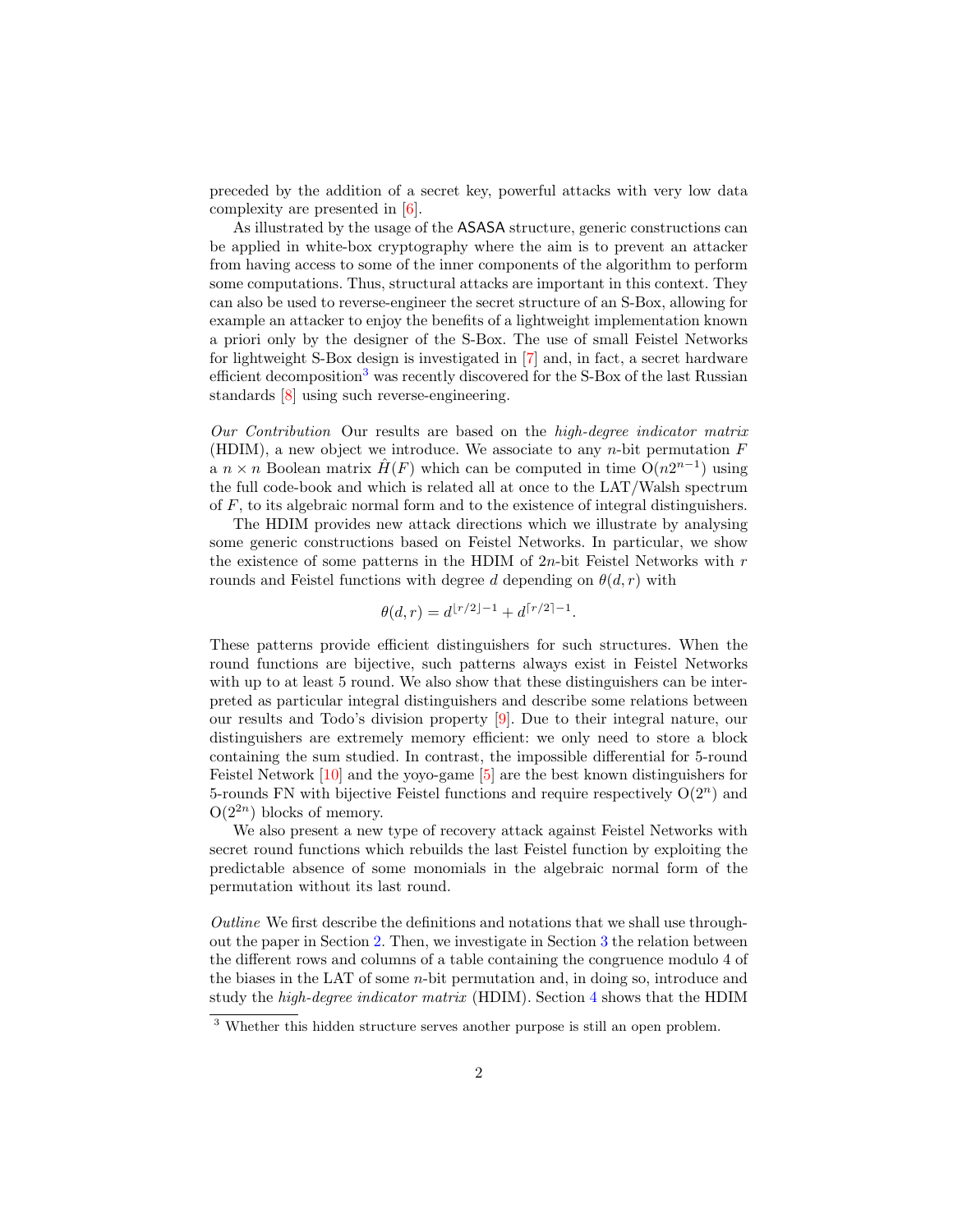| R | Type           | Power                             | <b>Restrictions</b>                 | Time            | Data     | Ref.                          |
|---|----------------|-----------------------------------|-------------------------------------|-----------------|----------|-------------------------------|
| 5 | Differential   |                                   | Distinguisher Non bij. round func.  | $2^n$           | $2^n$    | $\left\lceil 11 \right\rceil$ |
|   | Imp. diff.     |                                   | Distinguisher Bij. round func.      | 2n              | $2^n$    | 10                            |
|   | SAT-based      | Full recovery $n \leq 7$          |                                     | Practical       | $2^{2n}$ | 12                            |
|   | Yoyo           | Full recovery $-$                 |                                     | 2n              | 2n       | $\vert 5 \vert$               |
|   | Integral       | Full recovery $f_1$ or $f_3$ bij. |                                     | $2^{2.81n}$     | $2^{2n}$ | 5                             |
|   | Guess $&$ Det. | Full recovery $-$                 |                                     | $2^{n2^{3n/4}}$ | $2^{2n}$ | $\vert 5 \vert$               |
|   | HDIM-based     |                                   | Distinguisher Bij. round func.      | $2n-1$          | $2n-1$   | Sec. 6.1                      |
|   | Imp. monom.    |                                   | Full recovery Bij. round func.      | $2^{3n}$        | $2^{2n}$ | Sec. 5.2                      |
| r | HDIM-based     | Distinguisher                     | Bij.<br>round<br>func               | $2n-1$          | $2n-1$   | Sec. 6.1                      |
|   |                |                                   | $\theta(d, r-1) < 2n$               |                 |          |                               |
|   | HDIM-based     |                                   | Distinguisher Non bij. round func., | $2n-1$          | $2n-1$   | Sec. 6.1                      |
|   |                |                                   | $\theta(d,r) < 2n$                  |                 |          |                               |
|   | Imp. monom.    | Full recovery                     | $d^{r-3} < n$                       | $2^{3n}$        | 2n       | Sec. 5.3                      |

Table 1: Structural attacks against Feistel Networks.  $n$  is the branch size,  $d$  is the degree of the Feistel functions.

of a Feistel Network exhibits very strong patterns depending on the number of rounds, the algebraic degree of the Feistel functions and whether these are bijective or not. We also describe attacks relying on these patterns targeting both Feistel Networks and Feistel Networks whitened using affine layers. In fact, in Section [5,](#page-12-0) we introduce a new kind of attack rebuilding efficiently the algebraic normal form of secret Feistel functions which exploits the predictable absence of some monomials in the ANF of round-reduced Feistel Networks. Finally, we discuss in Section [6](#page-17-1) how our findings can fit in the framework of integral attacks.

|                   | <b>Structure Restrictions</b>                 | Time Data |          | Ref.       |
|-------------------|-----------------------------------------------|-----------|----------|------------|
| AF <sup>4</sup> A | Bij. round func.                              | 26n       | $2^{4n}$ | <u>[8]</u> |
| AF <sup>r</sup> A | Bij. round func., $\theta(d, r - 1) < 2n$     | $n2^{2n}$ | $2^{2n}$ | Sec. 4.2   |
|                   | Non bij. round func., $\theta(d, r) < 2n$     | $n2^{2n}$ | $2^{2n}$ | Sec. $4.2$ |
| $AF^rA^{-1}$      | Bij. round func., $\theta(d, r) < 2n$         | $n2^{2n}$ | $2^{2n}$ | Sec. $4.2$ |
|                   | Non bij. round func., $\theta(d, r + 1) < 2n$ | $n2^{2n}$ | $2^{2n}$ | Sec. $4.2$ |

Table 2: Structural attacks against Feistel Networks whitened with unknown affine layers. The attacks recover parts of the unknown affine layers.  $n$  is the branch size,  $d$  is the degree of the Feistel functions.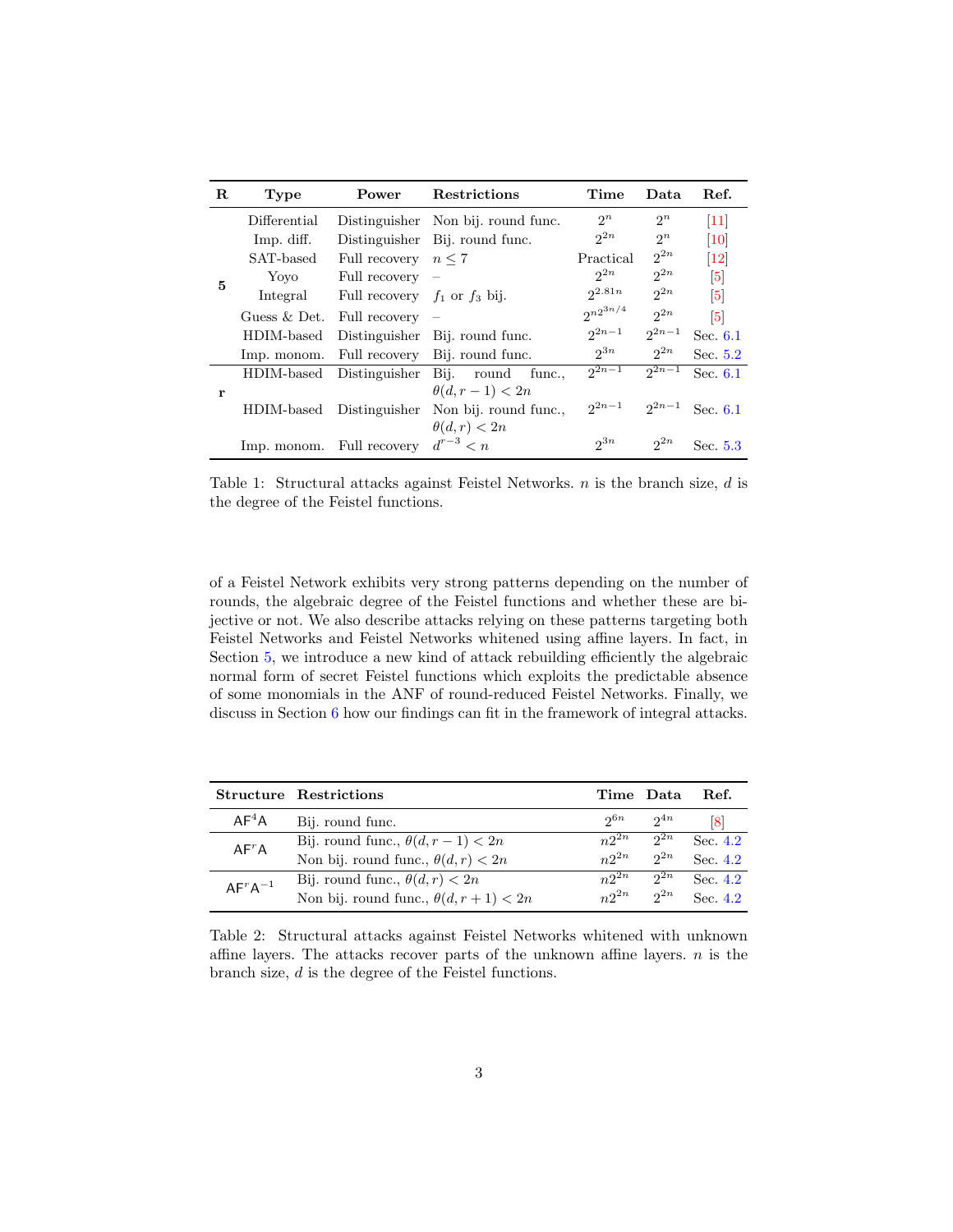### <span id="page-3-0"></span>2 Notations and Boolean Functions Basics

In this section, we introduce the notations and concepts that will be used throughout the paper. A thorough introduction to Boolean functions can be found in [\[13\]](#page-20-7). First, let us define some sets and simple operations:

- $\mathbb{F}_2$  denotes the finite field of size 2,
- the exclusive-OR (or XOR) is denoted  $\oplus$ ,
- the logical AND is denoted ∧,
- the hamming weight  $hw(x)$  of a vector x of  $\mathbb{F}_2^n$  is the number of ones in x,
- |S| and  $\#S$  denote the size of a set S,
- the scalar product of two elements  $x = (x_0, ..., x_{n-1})$  and  $y = (y_0, ..., y_{n-1})$ of  $\mathbb{F}_2^n$  is denoted "·" and is equal to  $x \cdot y = \bigoplus_{i=0}^{n-1} x_i \wedge y_i$ ,
- if  $x = (x_0, ..., x_{n-1})$  and  $u = (u_0, ..., u_{n-1})$  are two elements of  $\mathbb{F}_2^n$  then  $x^u = \prod_{i=0}^{n-1} x_i^{u_i}$ , and
- $-$  if  $x = (x_0, ..., x_{n-1})$  and  $u = (u_0, ..., u_{n-1})$  are two elements of  $\mathbb{F}_2^n$  then  $x \preccurlyeq u$ is true if and only if  $(u_i = 0 \implies x_i = 0)$  is true for all i in  $[0, n-1]$ . We say that  $u$  "covers"  $x$ .

We now define some of the key components used in our analysis.

Definition 1 (Boolean Function). We call Boolean function a function map- $\hat{P}_1^n$  to  $\mathbb{F}_2$ . A function mapping  $\mathbb{F}_2^n$  to  $\mathbb{F}_2^m$  is a vectorial Boolean function and its restrictions to each output bit are its coordinates. Finally, for a vectorial Boolean function F, the Boolean functions  $x \mapsto c \cdot F(x)$  are its components.

Note that a coordinate of a Boolean function is one of its components but that the converse is not necessarily true. Let us then introduce the concept of balancedness.

Definition 2 (Balanced Boolean Function). A (vectorial) Boolean function F mapping  $\mathbb{F}_2^n$  to  $\mathbb{F}_2^m$  is said to be balanced if the size of the preimages of all elements of  $\mathbb{F}_2^m$  are equal.

A Boolean function is balanced if and only if all of its components are balanced. We also recall the definition of the Algebraic Normal Form of a Boolean function.

Definition 3 (Algebraic Normal Form (ANF)). Any Boolean function f mapping n bits to 1 can be decomposed into

$$
f(x) = \bigoplus_{u \in \mathbb{F}_2^n} a_u x^u \text{ with } a_u = \bigoplus_{x \preccurlyeq u} f(x),
$$

in a unique fashion which is called the Algebraic Normal Form  $(ANF)$  of f. The coefficients  $a_u$  can be obtained using the so-called Möbius transform. For vectorial Boolean functions, the ANF is the ANF of each of the coordinates.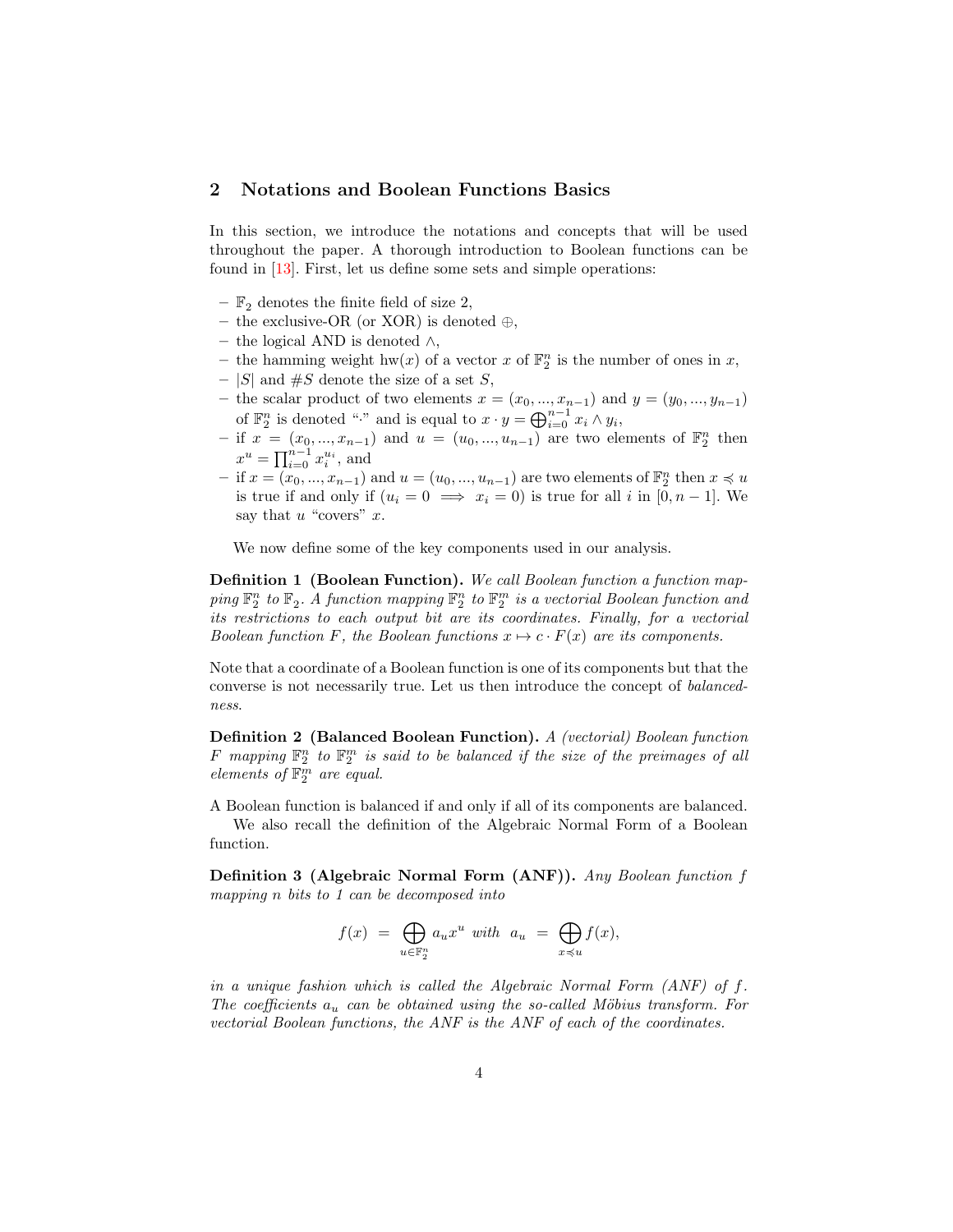Definition 4 (Algebraic Degree). The algebraic degree of a Boolean function is the largest number of variables in a single term of its ANF, i.e. the maximum hamming weight of all u of  $\mathbb{F}_2^n$  such that  $a_u \neq 0$ . The algebraic degree of a vectorial Boolean function is the maximum algebraic degree of its coordinates. The algebraic degree of a (vectorial) Boolean function f is denoted  $\deg(F)$ .

We observe that the algebraic degree of a permutation of  $n$  bits is at most equal to  $n-1$ .

Our analysis will involve the LAT or Fourier Transform (related to the Walsh spectrum by a constant multiplication) of a Boolean function. These almost identical concepts are introduced below.

Definition 5 (LAT, Fourier Transform, Walsh Spectrum). The Linear Approximation Table of a function f mapping n bits to m is a  $2^n \times 2^m$  matrix L where  $\mathcal{L}[a,b] = \#\{x \in \mathbb{F}_2^n, a \cdot x = b \cdot f(x)\} - 2^{n-1}$ . We note that the coefficient  $\mathcal{L}[a, b]$  can equivalently be expressed as follows:

$$
\mathcal{L}[a,b] = -\sum_{x \in \mathbb{F}_2^n} (b \cdot f(x)) \times (-1)^{a \cdot x} = -\frac{1}{2} \sum_{x \in \mathbb{F}_2^n} (-1)^{a \cdot x \oplus b \cdot f(x)},
$$

where the first sum corresponds to the Fourier transform of  $x \mapsto b \cdot f(x)$  and the second to its Walsh spectrum. Furthermore, the coefficient  $\mathcal{L}[a, b]$  of a LAT  $\mathcal{L}$ is called bias of the approximation  $(a \rightarrow b)$ .

Remark 1. If F is an n-bit permutation then, for all  $(a, b)$  in  $(\mathbb{F}_2^n)^2$ , we have  $\mathcal{L}[a, b] \equiv 0 \mod 2.$ 

When a Boolean function  $\mu$  mapping  $n$  bits to  $m$  is linear, we use  $\mu$  to represent both the function itself and its matrix representation. The transpose of a matrix  $\mu$  is denoted  $\mu^t$ . Finally, we state the following well-known remark regarding the algebraic degree of a (vectorial) Boolean function.

Remark 2. If F is a (vectorial) Boolean function and V is a vector space of  $\mathbb{F}_2^n$ such that  $|\mathcal{V}| > 2^{\deg(F)}$ , then  $\bigoplus_{v \in \mathcal{V}} F(v) = 0$ .

# <span id="page-4-0"></span>3 Patterns in Biases Modulo 4 and HDIM

Our initial goal was to identify new generic attacks against Feistel Networks. As suggested in [\[12\]](#page-20-6), we looked at a visual representation of the Linear Approximation Table of such permutations. We identified some patterns which turned out to be byproducts of a strong structure in the congruence modulo 4 of the biases. Figures [1a](#page-5-0) and [1b](#page-5-0) show the "Pollock representation" of the LAT modulo 4 of a 4- and a 5-round 6-bit Feistel Networks for some bijective Feistel functions picked uniformly at random.

As we can see, the congruence of the biases is constant in each square of dimensions  $8 \times 8$  for the 4-round Feistel Networks. Furthermore, there seems to be linear patterns for the 5-round structure: if we divide the LAT into  $8 \times 8$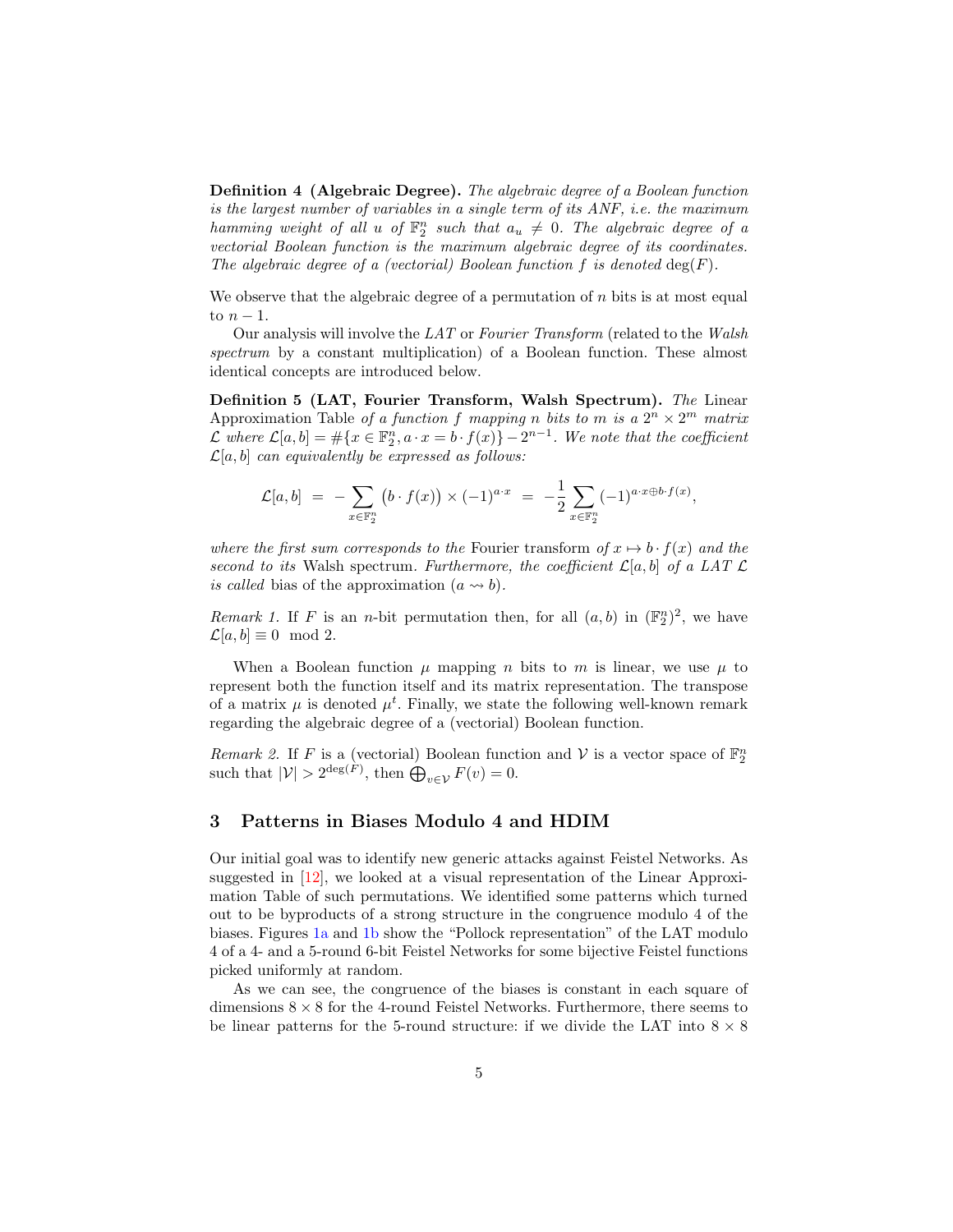<span id="page-5-0"></span>

Fig. 1: LAT of  $r$ -round Feistel Networks (modulo 4).

squares as before then we find that each square at position  $(i, j)$  is the sum of the squares at positions  $(i, 0)$  and  $(0, j)$  and a square-wise constant.

The reason behind these patterns is two-fold. The first aspect is a generic observation about the linearity (in some sense) of the construction of the LAT modulo 4. Indeed, we show in this section that the function  $(a, b) \mapsto (\mathcal{L}[a, b])$ mod 4) for the LAT  $\mathcal L$  of a permutation is a bilinear form and that its matrix representation has interesting properties. The second aspect of the justification for the patterns is the probability 1 presence of zeroes in some positions which is discussed later in Section [4.](#page-7-0)

### 3.1 The High-Degree Indicator Matrix

We first re-write the congruence modulo 4 of the biases in the LAT of a permutation using Boolean functions.

**Lemma 1 (LAT modulo 4).** Let F be a permutation of n bits  $(n > 2)$  and let  $\mathcal L$  be its LAT. Then  $\mathcal L[a,b]$  is such that  $\mathcal L[a,b] \ \equiv \ 2 \times \Big(\bigoplus_{x \in \mathbb F_2^n} \big(b \cdot F(x)\big)\big(a \cdot x\big)\Big)$ mod 4 or, equivalently,

$$
\frac{\mathcal{L}[a,b]}{2} \equiv \bigoplus_{x \in \mathbb{F}_2^n} \big(b \cdot F(x)\big)\big(a \cdot x\big) \mod 2.
$$

*Proof.* Since  $(-1)^{z} = 1 - 2z$  (for z in  $\{0, 1\}$ ), the coefficient  $\mathcal{L}[a, b]$  is equal to

$$
\mathcal{L}[a,b] = -\sum_{x \in \mathbb{F}_2^n} (b \cdot F(x)) + 2\Big(\sum_{x \in \mathbb{F}_2^n} (b \cdot F(x))(a \cdot x)\Big).
$$

The first term in this sum is equal to  $2^{n-1}$  as every component of a permutation is balanced.<sup>[4](#page-5-1)</sup> Thus, if we look at the congruence modulo 4 of  $\mathcal{L}[a, b]$ , we obtain the following (for any  $n > 2$ ):

$$
\mathcal{L}[a,b] \ \equiv \ 2 \Big( \sum_{x \in \mathbb{F}_2^n} \big(b \cdot F(x)\big) \big(a \cdot x\big) \Big) \mod 4,
$$

<span id="page-5-1"></span><sup>&</sup>lt;sup>4</sup> If F is not a permutation but some function with degree at most  $n-1$ , then this term a priori does not go away when taking the modulo 4 of the expression.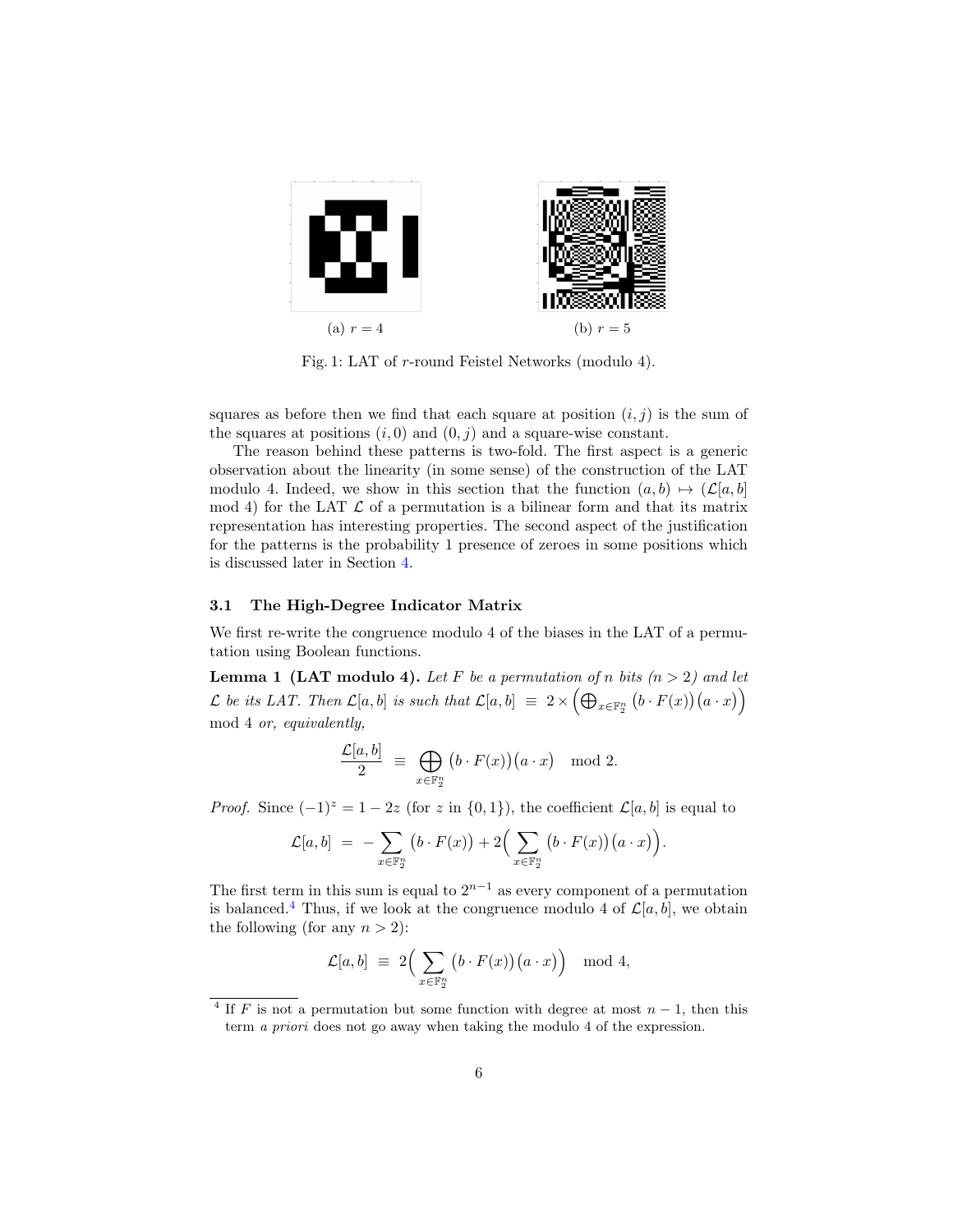from which we deduce that

$$
\frac{\mathcal{L}[a,b]}{2} ~\equiv~ \sum_{x\in\mathbb{F}_2^n} \big(b\cdot F(x)\big)\big(a\cdot x\big) \mod 2
$$

As sum and XOR are equivalent modulo 2, this proves the lemma. ⊓⊔

This lemma has several consequences regarding the congruence modulo 4 of the LAT coefficients of  $F$  (or, alternatively, the congruence modulo 2 of their half). First, we define  $\mathcal{L}_4$  to be a  $2^n \times 2^n$  matrix such that  $\mathcal{L}_4[a, b] \equiv \mathcal{L}[a, b]$ mod 4 and  $\mathcal{L}_4[a, b] \in 0, 2$ . Using this, we define  $B(\mathcal{L})$  to be a  $2^n \times 2^n$  Boolean matrix with  $B(\mathcal{L})[a, b] = \mathcal{L}_4[a, b]/2$ . This matrix has the following property:

$$
B(\mathcal{L})[a \oplus a', b \oplus b'] = B(\mathcal{L})[a, b] \oplus B(\mathcal{L})[a, b'] \oplus B(\mathcal{L})[a', b] \oplus B(\mathcal{L})[a', b'].
$$

As consequence, the function  $(a, b) \mapsto B(\mathcal{L})[a, b]$  is a bilinear form and can be represented using an  $n \times n$  matrix  $\hat{H}(F)$ .

Definition 6 (High-Degree Indicator Matrix (HDIM)). Let  $F$  be an nbit permutation and let  $B(\mathcal{L})$  be the Boolean matrix representing the congruence modulo 4 of its LAT (as described above). We define the High-Degree Indicator Matrix  $H(F)$  of F to be the  $n \times n$  matrix such that

$$
\hat{H}(F)[i,j] = \bigoplus_{x \in \mathbb{F}_2^n} (e_i \cdot F(x))(e_j \cdot x),
$$

where  $e_k$  is an all zero n-bit vector with a single 1 at position k. This matrix is such that

$$
B(\mathcal{L})[a, b] = b^t \times \hat{H}(F) \times a.
$$

**Lemma 2.** The coefficients of  $\hat{H}(F)$  indicate the presence of the highest degree terms in the coordinates of F. More precisely,  $H(F)[i, j] = 1$  if and only if the ANF of  $F_i$  contains the monomial  $\prod_{k\neq j} x_k$  (which has degree  $n-1$ ).

*Proof.* Let F be an *n*-bit permutation. As  $\hat{H}(F)[i, j]$  is the sum over of space of size  $2^n$  of the Boolean function  $x \mapsto (e_i \cdot F(x))(e_j \cdot x) = F_i(x) \cdot x_j$ , it is equal to 0 unless this Boolean function has algebraic degree  $n$ . As  $F$  has degree  $n-1$ , this occurs if and only if  $F_i$  contains  $\prod_{k\neq j} x_k$ . Indeed, in this case (and in this case only), the ANF of  $x_j \cdot F_i(x)$  contains the only possible degree *n* term  $\prod_{k=0}^{n-1} x_k.$  $\sum_{k=0}^{n-1} x_k$ .

This lemma is the reason behind the name "high-degree indicator matrix". Indeed, the HDIM coefficients simply state whether each of the  $n$  possible  $n-1$ degree terms appear in each coordinate of  $F$  or not.

We finally note that the HDIM of a function can be computed much more efficiently than the LAT or the difference distribution table. Indeed, we can compute a column of the HDIM by summing the function over a cube of dimension  $n-1$  (see Section [6.1\)](#page-17-0). The complexity for all  $n$  columns is therefore  $n2^{n-1}$ .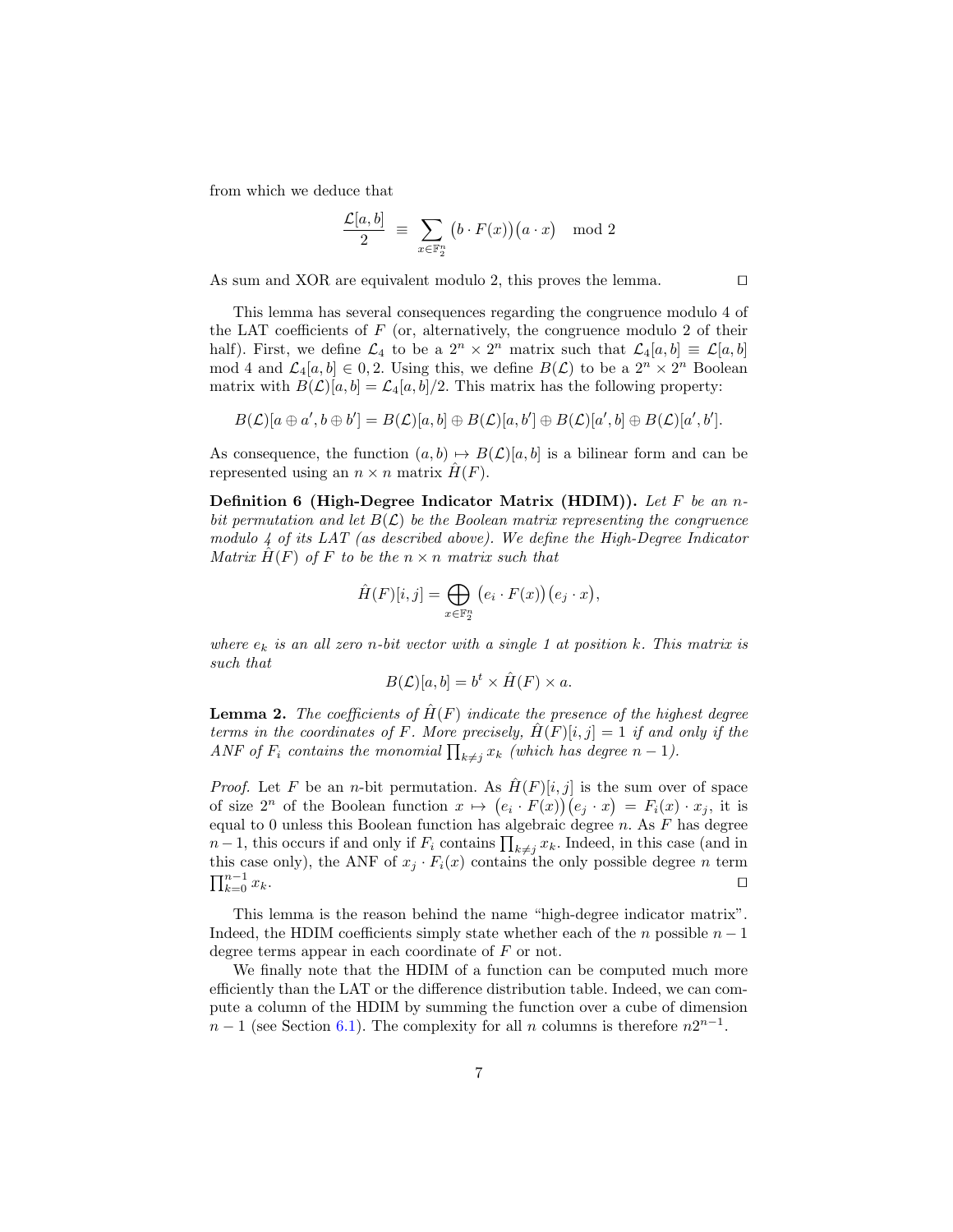#### 3.2 Some Properties of the High-Degree Indicator Matrix

Let us investigate the effect of some simple transformations on the HDIM. First, we point out that due to the fact that the LAT of the inverse of a permutation F is the transpose of the LAT of F, the HDIM of  $F^{-1}$  is the transpose of the HDIM of  $F$ .

We now show that the HDIM of  $\eta \circ f \circ \mu$  can easily be deduced from that of f when  $\eta$  and  $\mu$  are *n*-bit linear permutations. The corresponding theorem will be used in Section [4.2](#page-10-0) to attack Feistel Networks whitened using affine layers.

<span id="page-7-1"></span>**Theorem 1.** Let  $\mu$ ,  $\eta$  be linear  $n$ -bit mappings, F be an  $n$ -bit permutation and let  $G = \eta \circ F \circ \mu$ . Furthermore, let  $\hat{H}(F)$  be the HDIM of f and  $\hat{H}(G)$  be that  $of G.$  Then it holds that

$$
\hat{H}(G) = \eta \times \hat{H}(F) \times (\mu^t)^{-1}.
$$

*Proof.* We prove this result in two steps. First, the fact that  $\hat{H}(F \circ \mu) = \hat{H}(F) \times$  $(\mu^{-1})^t$  can be derived as follows:

$$
\hat{H}(F \circ \mu)[i,j] = \bigoplus_{x \in \mathbb{F}_2^n} (e_i \cdot F(\mu(x))) (e_j \cdot x) = \bigoplus_{y \in \mathbb{F}_2^n} (e_i \cdot F(y)) (e_j \cdot \mu^{-1}(y))
$$

$$
= \bigoplus_{y \in \mathbb{F}_2^n} (e_i \cdot F(y)) ((\mu^t)^{-1}(e_j) \cdot y).
$$

We then note that  $\hat{H}(\eta \circ F) = \hat{H}(F^{-1} \circ \eta^{-1})^t$  which, using what we just found, is equal to  $(\hat{H}(F^{-1}) \times \eta^t)^t = (\hat{H}(F)^t \times \eta^t)^t$ , so that  $\hat{H}(\eta \circ F) = \eta \times \hat{H}(F)$ . This concludes the proof. ⊓⊔

The ANF and the LAT of an  $n$ -bit permutation are connected in the sense that it is possible to determine the congruence modulo 4 of the LAT  $\mathcal L$  of an nbit permutation  $F$  given parts of its ANF. Indeed, as we describe in this section, this congruence only depends on the terms of degree  $n-1$  in the ANF of the coordinates of  $F$ .

# <span id="page-7-0"></span>4 The High-Degree Indicator Matrix of Feistel Networks

In what follows, we denote  $\mathsf{F}^r_d$  an *r*-round FN with bijective Feistel function of algebraic degree at most  $d$ . The structure of a sample is given Figure [2.](#page-8-0) It is possible to use the HDIM to analyse such generic structures.

#### 4.1 Artifacts in the HDIM of Feistel Networks

The HDIM of a Feistel Network may yield interesting patterns depending on the degree of its Feistel functions, whether they are bijections or not and its number of rounds. These are formalized by Theorem [2](#page-8-1) and its corollary (Corollary [1\)](#page-8-2). These results link the maximum degree  $d$  of the Feistel functions, the number of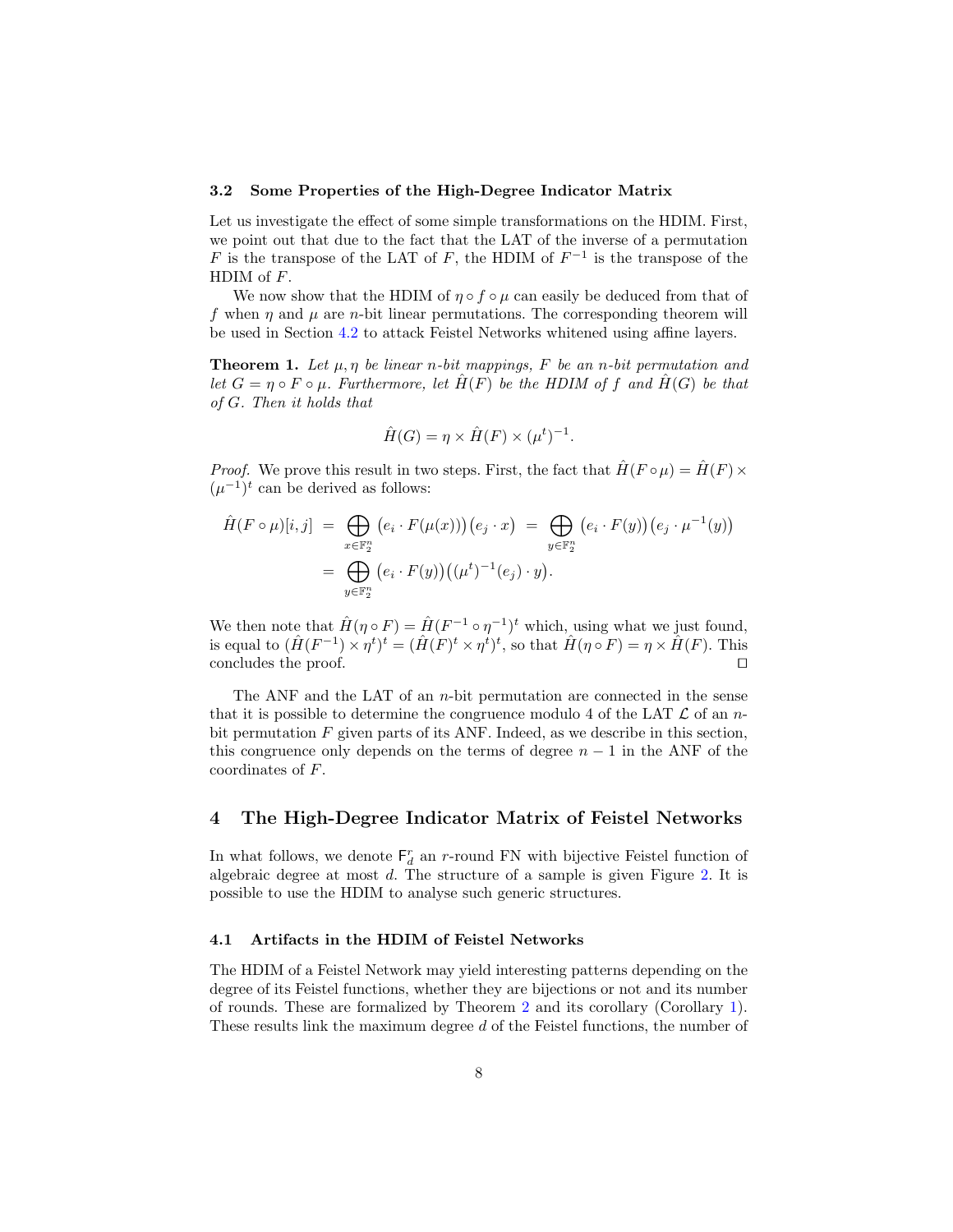

<span id="page-8-0"></span>Fig. 2: A sample  $\mathsf{F}_d^3$  structure, where  $\deg(f_i) \leq d$ .

rounds r and the presence or not of some patterns using the function  $\theta : \mathbb{Z}^2 \to \mathbb{Z}$ defined by

$$
\theta(d,r) = d^{\lfloor r/2 \rfloor - 1} + d^{\lceil r/2 \rceil - 1},
$$

where  $|2k| = |2k+1| = 2k$  and  $[2k] = [2k-1] = 2k$ .

<span id="page-8-1"></span>**Theorem 2.** Let F be a 2n-bit  $\mathsf{F}_d^r$ . Then the HDIM of F is such that  $\hat{H}(F)[i, j] =$ 0 if  $i < n$  or  $j < n$  under the following conditions:

- if the Feistel functions are bijections and  $\theta(d, r) < 2n$ , or
- if the Feistel functions are not bijections and  $\theta(d, r + 1) < 2n$ .

The general idea of the proof is to express the sum corresponding to coefficient  $\hat{H}(F)[i, j]$  using well-chosen variables  $(\alpha, \beta)$  located in the middle of the encryption. The value of  $F(x)$  is then a function of degree  $d^{[r/2]-1}$  of  $(\alpha, \beta)$  and that of x is a function of degree  $d^{[r/2]-1}$ . The coefficients can thus be written as

$$
\hat{H}(F)[i,j] = \bigoplus_{(\alpha,\beta) \in (\mathbb{F}_2^n)^2} \left( e_i \cdot F(x(\alpha,\beta)) \right) \left( e_j \cdot x(\alpha,\beta) \right)
$$

and the result is equal to 0 if  $\theta(d, r) = d^{\lfloor r/2 \rfloor - 1} + d^{\lfloor r/2 \rfloor - 1} < 2n$ . If the Feistel functions are not bijective then a "trick" used to slightly decrease the degree in  $(\alpha, \beta)$  of the output cannot be used, hence the small discrepancy in this case. The complete formal proof of this theorem is given in the full version of this paper [\[14\]](#page-20-8).

<span id="page-8-2"></span>**Corollary 1.** Let F be a  $2n$ -bit  $\mathsf{F}_d^r$ . The HDIM of F is such that  $\hat{H}(F)[i, j] = 0$ if  $i < n$  and  $j < n$  under the following conditions:

- if the Feistel functions are bijections and  $\theta(d, r 1) < 2n$ , or
- if the Feistel functions are not bijections and  $\theta(d, r) < 2n$ .

*Proof.* Let r and d be such that  $F_d^{r-1}$  fits the hypothesis of Theorem [2.](#page-8-1) The right word of the output of a  $F_d^r$  structure is the left word output by a  $F_d^{r-1}$ structure. As each line of the HDIM corresponds to one output bit, the top  $n$ rows of the HDIM of the  $r$ -round FN are equal to the bottom  $n$  rows of the same permutation reduced to  $(r-1)$ -round. Because of Theorem [2,](#page-8-1) this bottom half is such that the first  $n$  columns are all 0. Thus, the first  $n$  columns of the first *n* rows of the HDIM of a  $\mathsf{F}_d^r$  are all equal to 0.  $\Box$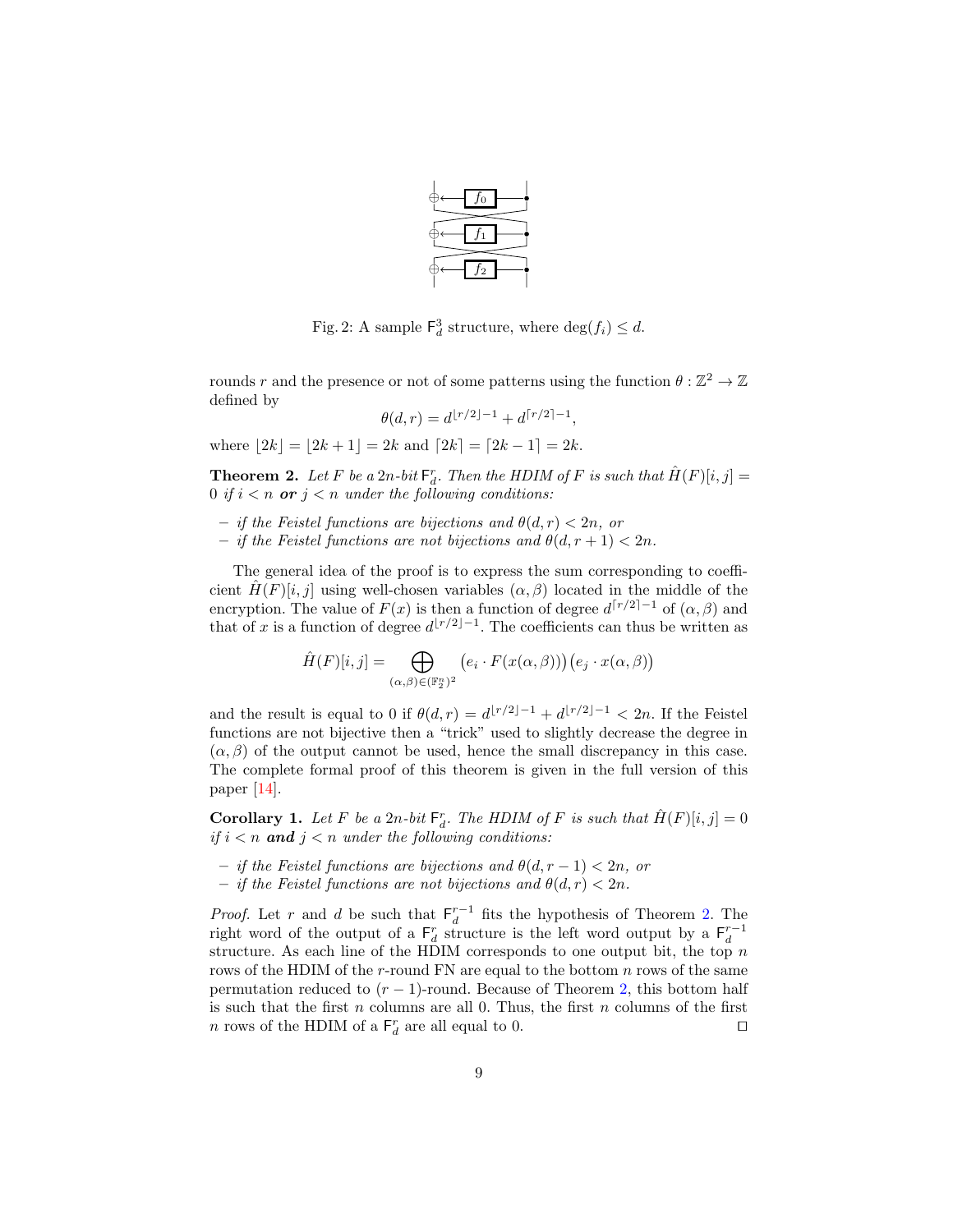To illustrate these theorems, we give the HDIM of the 4- and 5-round Feistel with 3-bit bijective Feistel functions picked uniformly at random whose LAT modulo 4 were given in Figures [1a](#page-5-0) and [1b.](#page-5-0) The Feistel functions must have an algebraic degree at most equal to 2. Since  $\theta(2, 4) = 2^1 + 2^1 = 4 < 6$ , these HDIM must exhibit the patterns described in the theorems above. It is the case, as we can see below. The zeroes caused by Theorem [2](#page-8-1) and Corrolary [1](#page-8-2) are represented in grey:

$$
\hat{H}(\mathsf{F}^4) = \begin{bmatrix} 0 & 0 & 0 & 0 & 0 & 0 \\ 0 & 0 & 0 & 0 & 0 & 0 \\ 0 & 0 & 0 & 0 & 0 & 0 \\ 0 & 0 & 0 & 0 & 1 & 1 \\ 0 & 0 & 0 & 1 & 0 & 1 \\ 0 & 0 & 0 & 1 & 0 & 1 \end{bmatrix}, \quad \hat{H}(\mathsf{F}^5) = \begin{bmatrix} 0 & 0 & 0 & 1 & 1 & 1 \\ 0 & 0 & 0 & 1 & 1 & 1 \\ 0 & 0 & 0 & 0 & 1 & 1 \\ 0 & 1 & 1 & 0 & 1 & 0 \\ 0 & 1 & 1 & 1 & 1 & 1 \end{bmatrix} . \tag{1}
$$

Even though a  $\mathsf{F}_d^r$  structure has an algebraic degree of  $2n-1$  in the conditions of Theorem [2,](#page-8-1) the way in which this high degree is achieved is very structured: only half of the output bits actually have a maximum degree and the monomials of degree  $2n - 1$  can not contain the product of  $n - 1$  bits from the right side of the input. Thus, a simple analysis of the algebraic degree can be made more sophisticated by also investigating the possible structure of the monomials of highest degree.

These patterns lead to the existence of distinguishers as long as the conditions necessary for Corollary [1](#page-8-2) are satisfied. Table [3](#page-9-0) shows the value of the number of rounds for which the conditions of Corollary [1](#page-8-2) are satisfied for different values of  $d, r$  and  $n$  in both the 1-to-1 case and the case where collisions in the Feistel functions are allowed. If real ciphers correspond to these parameters, we specify them. Note that the rotation applied to one of the branches in the round function of LBlock [\[15\]](#page-20-9) does not change anything. The key-dependent linear FL layers in MISTY1 [\[16\]](#page-20-10) do not protect from our distinguisher as well and may be included from any side for free.

<span id="page-9-0"></span>

| (d, 2n)     | Feistel functions | $r_{\max}(d,n)$ | Instance           |
|-------------|-------------------|-----------------|--------------------|
|             | $1-to-1$          | 10              |                    |
| (2, 32)     | collisions        | 9               | SIMON-32 [17]      |
|             | $1-to-1$          | 7               |                    |
| (5, 64)     | collisions        | 6               | <b>DES</b> [18]    |
| (31, 64)    | $1-to-1$          | 5               | MISTY1/KASUMI [16] |
|             | collisions        | 4               |                    |
| $(n-1, 2n)$ | $1-to-1$          | 5               |                    |
|             | collisions        | 4               |                    |

Table 3: If  $r = r_{\text{max}}(d, 2n)$  then the 2n-bit permutation  $\mathsf{F}_d^r$  exhibits an artifact of size  $n^2$  in its HDIM.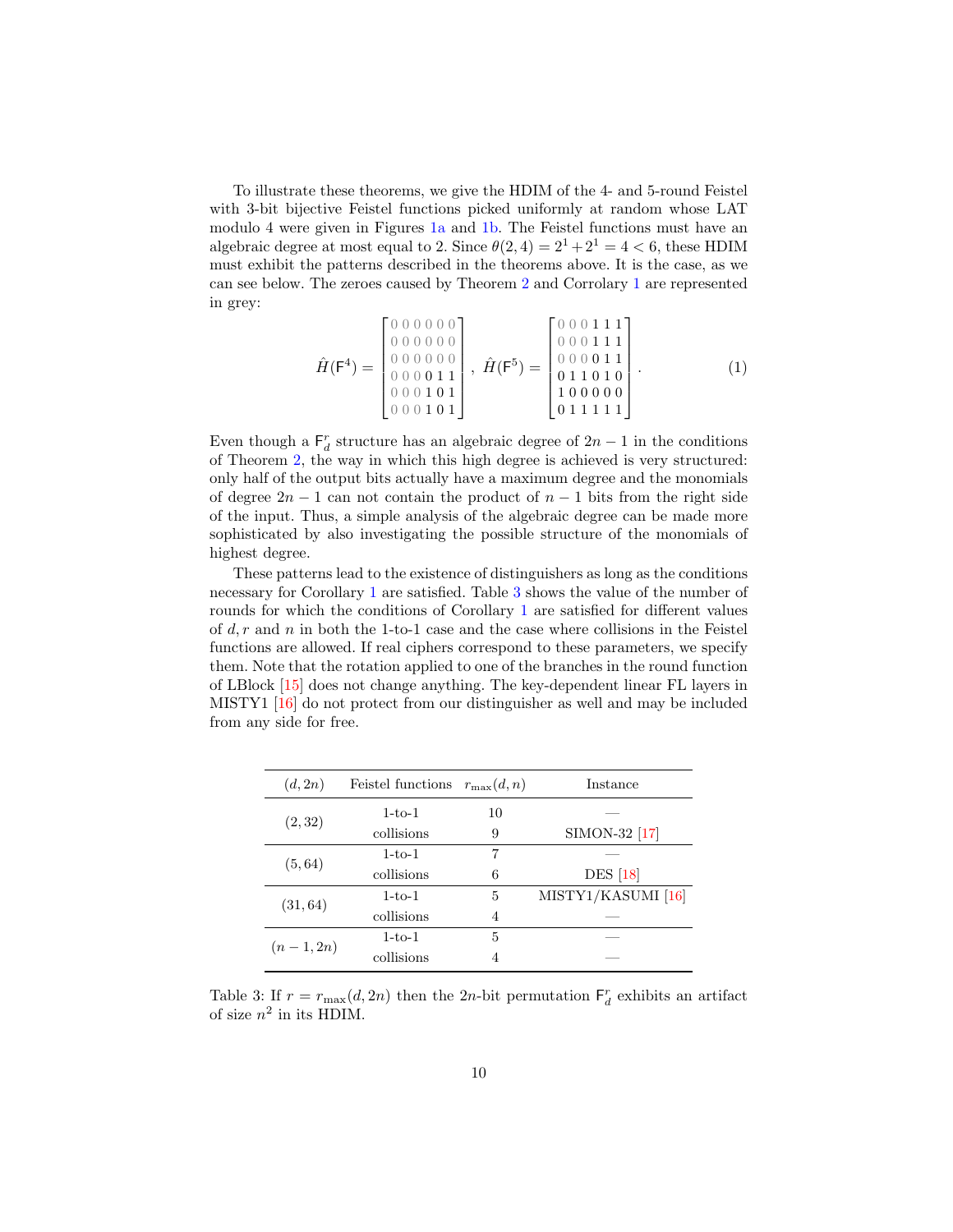### <span id="page-10-0"></span>4.2 Bypassing Affine Whitening

In the context of component reverse-engineering/white-box cryptography, it may not be sufficient to be able to attack generic Feistel structure. Indeed, simply whitening a generic structure with secret affine layers can prevent many attacks from succeeding at small cost for the designer. For example, applying affine layers before and after a 5-round Feistel Network would prevent the yoyo-game used in  $[5]$  to be exploitable. Similarly, the recent attacks against ASASA  $[3,4]$  $[3,4]$  are much more sophisticated than the attack against SASAS proposed by Biryukov et al. in the first place [\[19\]](#page-20-13). We also note that the secret structure of the S-Box of the last Russian standard primitives recently recovered was indeed whitened with seemingly random linear layers  $[8]$ .

As a consequence, we study the generic construction denoted  $AF_d^rA$  consisting in a  $F_d^r$  construction with secret Feistel functions preceded and followed by the application of independent and secret linear layers<sup>[5](#page-10-1)</sup>. This structure has already been studied in [\[8\]](#page-20-2) but our attacks are significantly more efficient. Note also that one of the S-Box of ZUC [\[20\]](#page-20-14) has this structure: it is a 3-round Feistel Network composed with a bit rotation. Let us show how the HDIM and its artifacts we identified in the previous section can be used to attack permutations with  $\mathsf{AF}^r_d\mathsf{A}$ structures.

<span id="page-10-2"></span>

Fig. 3: The target of our attack, its result and its alternative representation. In Figure [3c,](#page-10-2)  $f_i'$  is affine equivalent to  $f_i$ .

Our attack works for a subset of all possible linear layers. We define  $G =$  $\eta \circ F \circ \mu$  where  $F$  has a  $\mathsf{F}_d^r$  structure satifying the conditions of Theorem [2](#page-8-1) and  $\mu$  and  $\eta$  are linear layers. The layer applied first must have a decomposition as

<span id="page-10-1"></span><sup>&</sup>lt;sup>5</sup> We note that adding constants to make the layers affine is equivalent to replacing the Feistel functions by other ones with identical properties.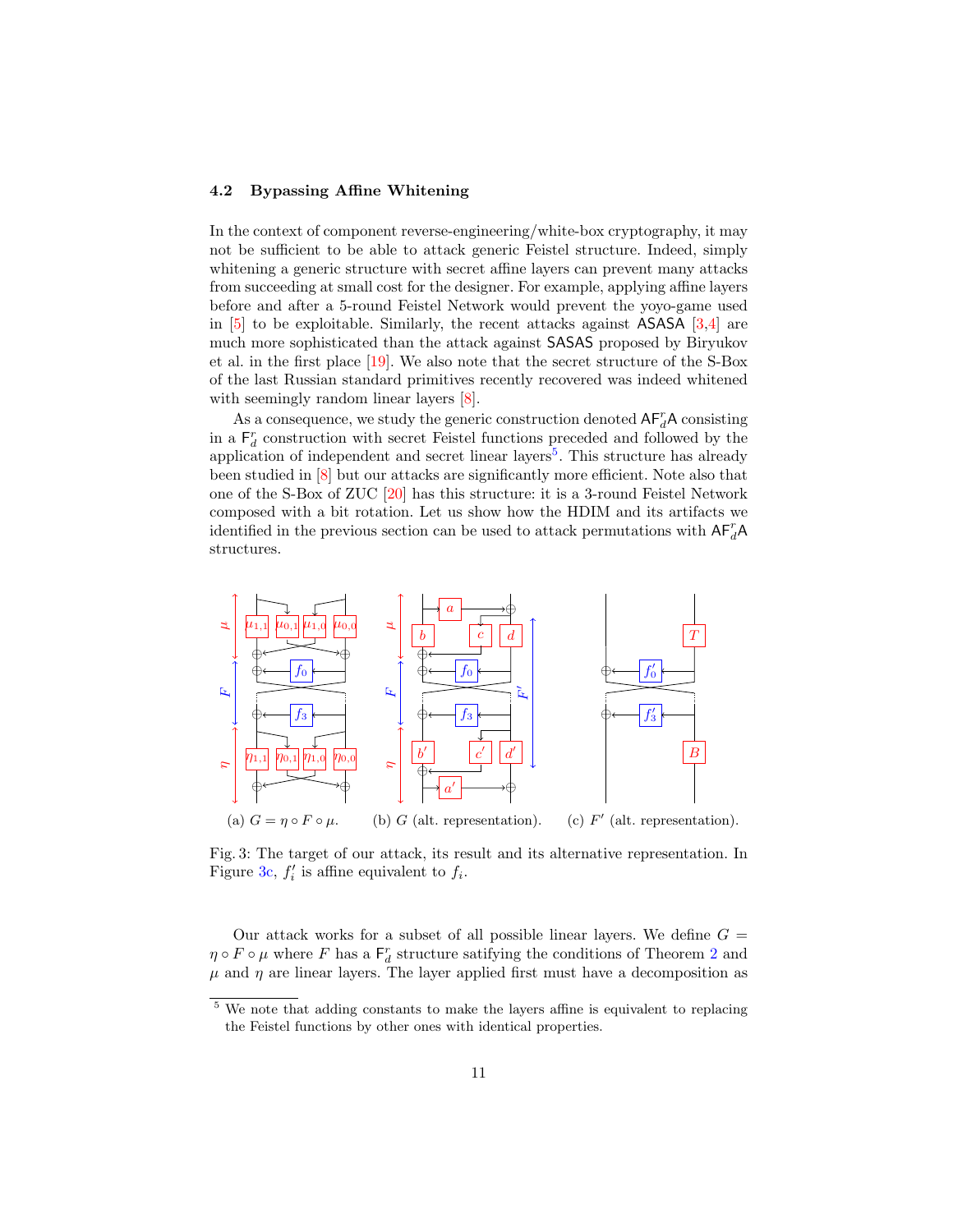follows:

$$
\mu = \begin{bmatrix} \mu_{0,0} & \mu_{0,1} \\ \mu_{1,0} & \mu_{1,1} \end{bmatrix} = \begin{bmatrix} d & 0 \\ c & b \end{bmatrix} \times \begin{bmatrix} I & a \\ 0 & I \end{bmatrix} = \begin{bmatrix} d & d \times a \\ c & b + c \times a \end{bmatrix},
$$

and the layer applied last must have a similar one:

$$
\eta = \begin{bmatrix} \eta_{0,0} & \eta_{0,1} \\ \eta_{1,0} & \eta_{1,1} \end{bmatrix} = \begin{bmatrix} I & a' \\ 0 & I \end{bmatrix} \times \begin{bmatrix} d' & 0 \\ c' & b' \end{bmatrix} = \begin{bmatrix} d' + a' \times c' & a' \times b' \\ c' & b' \end{bmatrix}.
$$

It is sufficient for such a decomposition of the first layer to exist that  $\mu_{0,0}$  is invertible. Indeed, we can then simply set  $d = \mu_{0,0}$ ,  $c = \mu_{1,0}$ ,  $a = d^{-1} \times \mu_{0,1}$  and  $b = \mu_{1,1} - c \times a$ . Note that *b* has to be invertible since  $\mu$  is invertible. Similarly, it is sufficient that  $\eta_{1,1}$  is invertible to decompose the final layer. We define  $F'$ using these decompositions so that  $G$  is equal to:

$$
G = \begin{bmatrix} I & a' \\ 0 & I \end{bmatrix} \circ \begin{bmatrix} d' & 0 \\ c' & b' \end{bmatrix} \circ F \circ \begin{bmatrix} d & 0 \\ c & b \end{bmatrix} \circ \begin{bmatrix} I & a \\ 0 & I \end{bmatrix} = \begin{bmatrix} I & a' \\ 0 & I \end{bmatrix} \circ F' \circ \begin{bmatrix} I & a \\ 0 & I \end{bmatrix}.
$$

A graphical representation of the relation between  $F, F'$  and  $G$  is provided in Figures [3a](#page-10-2) and [3b.](#page-10-2) As  $F$  satisfies the condition of Theorem [2,](#page-8-1) its HDIM is such that  $H(F)[i, j] = 0$  if  $i < n$  or  $j < n$ . Applying Theorem [1](#page-7-1) gives us that the HDIM of  $F'$  is equal to

$$
\hat{H}(F') = \begin{bmatrix} d' & 0 \\ c' & b' \end{bmatrix} \times \hat{H}(F) \times \begin{bmatrix} d & c \\ 0 & b \end{bmatrix}^{-1} = \begin{bmatrix} 0 & 0 \\ 0 & h' \end{bmatrix} \text{with } h' = b' \times h \times b^{-1},
$$

h being the bottom-right part of  $\hat{H}(F)$ . Like in  $\hat{H}(F)$ , it holds that  $\hat{H}(F')[i, j] =$ 0 if  $i < n$  or  $j < n$ . Another way to see why this holds is shown in Figure [3c.](#page-10-2) Indeed,  $F'$  can be written as a  $F_d^r$  structure, like  $F$ , where *n*-bit linear permutations are applied only on two branches and where the Feistel functions  $f'_{i}$  are obtained from compositions of  $b, b', d, d'$  and  $f_i$ , as well as the addition of c and  $c'$  for the first and last rounds. We deduce that if  $G$  indeed has a  $AF_d^rA$  structure satisfying the conditions for Theorem [2,](#page-8-1) then the following equation with unknowns the  $n \times n$  binary matrices a and a' must have at least one solution:

$$
\begin{bmatrix} I & a' \\ 0 & I \end{bmatrix} \times \hat{H}(G) \times \begin{bmatrix} I & 0 \\ a & I \end{bmatrix} = \begin{bmatrix} 0 & 0 \\ 0 & h_{1,1} \end{bmatrix},
$$

where  $h_{1,1}$  is the bottom right corner of  $\hat{H}(G)$ . This system has  $2n^2$  unknowns and  $3n^2$  equations, meaning that it is unlikely to have solutions if G is a random permutation. However, if it does have a solution then we deduce both that  $G$  has an  $AF_d^rA$  structure and the expression of parts of the linear layers. We summarize these results in the following attack.

Attack 1 (Partial Recovery Against  $AF_d^rA$ ) Let G be a 2n-bit permutation. It is necessary for G to be in  $\mathsf{AF}^r_d\mathsf{A}$  for some  $(r,d)$  satisfying Theorem [2](#page-8-1) that the equation

$$
\begin{bmatrix} I & a' \\ 0 & I \end{bmatrix} \times \hat{H}(G) \times \begin{bmatrix} I & 0 \\ a & I \end{bmatrix} = \begin{bmatrix} 0 & 0 \\ 0 & h_{1,1} \end{bmatrix},
$$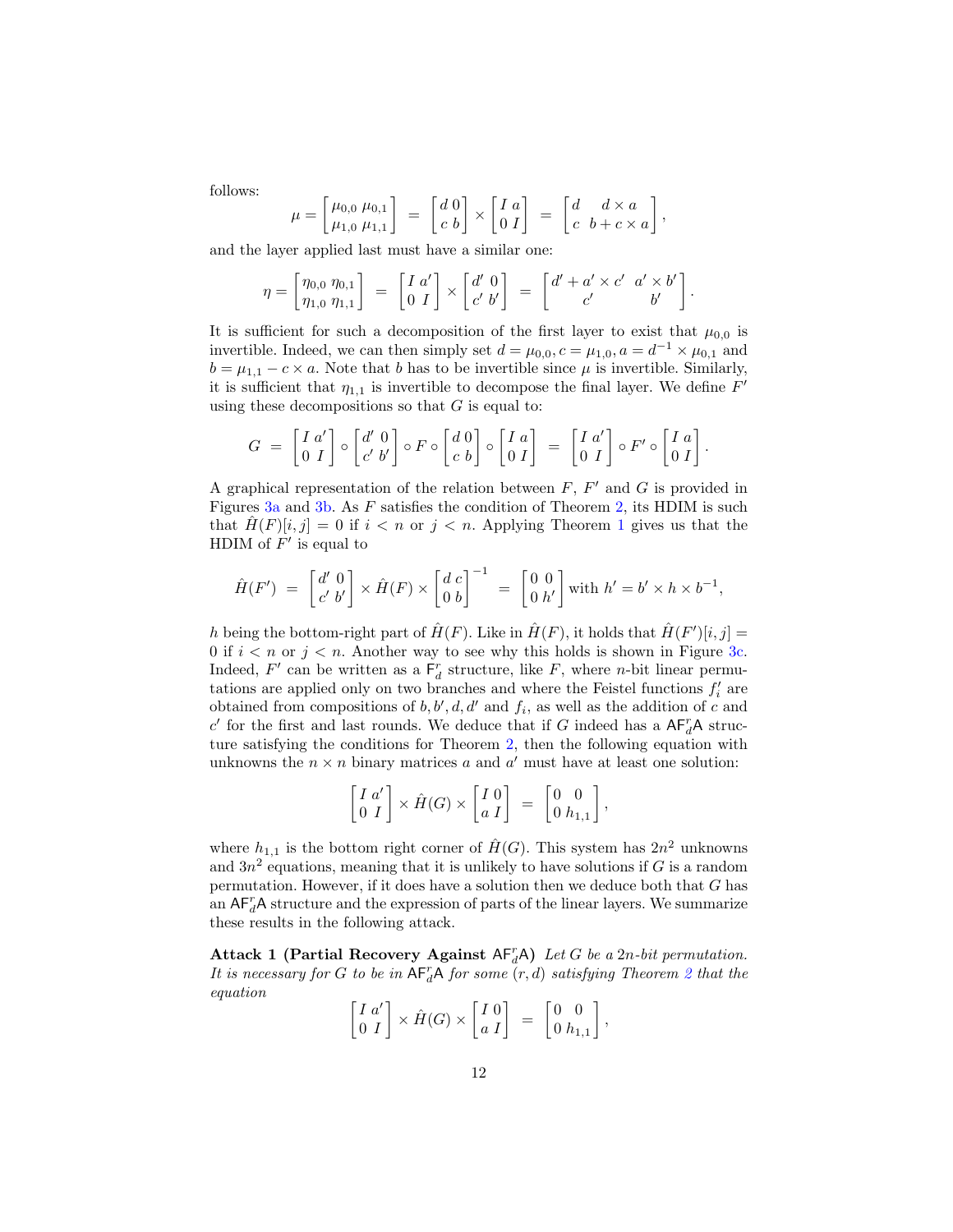where h is an unknown  $n \times n$  matrix, has at least one solution. The unknowns are the coefficients of the  $n \times n$  matrices a and a', so that  $2n^2$  Boolean variables must satisfy  $3n^2$  equations corresponding to the zeroes in the right hand side.

This distinguisher requires the full code-book and as much time as is needed to compute the HDIM and solve a system of equations. Since the system is small, the bottle-neck is the computation of the HDIM which can be done in time  $O(n2^{2n})$  where *n* is the branch size.

We can use the exact same reasoning to attack one more round if the decomposition of  $\eta$  and  $\mu$  involve the same "linear Feistel function"  $\alpha$ . This happens in particular if  $\eta = \mu^{-1}$ . In this case, we can use the distinguisher obtained from the following attack.

Attack 2 (Partial Recovery Against  $A^{-1}F_{r+1}^dA$ ) Let G be a 2n-bit permutation. In order for G to be in  $AF_d^T A$  for some  $(r, d)$  satisfying Corollary [1](#page-8-2) in such a way that the linear layers are the inverse of one another, it is necessary that the equation

$$
\begin{bmatrix} I & a \\ 0 & I \end{bmatrix} \times \hat{H}(G) \times \begin{bmatrix} I & 0 \\ a & I \end{bmatrix} = \begin{bmatrix} 0 & h_{0,1} \\ h_{1,0} & h_{1,1} \end{bmatrix},
$$

where  $h_{0,1}, h_{1,0}$  and  $h_{1,1}$  are unknown  $n \times n$  matrices, has at least one solution. The unknowns are the coefficients of the  $n \times n$  matrices a, so that  $n^2$  Boolean variables must satisfy  $n^2$  equations corresponding to the zero in the right hand side.

Note that if there is a single whitening affine layer applied at some side, we have a similar system with  $n^2$  unknowns. If we consider one more round, we will have  $n^2$  equations as well. Therefore we can attack  $F_d^rA$ , where r is the maximum number of rounds satisfying Corollary [1.](#page-8-2) Another view on this attack is given in Section [5.3.](#page-16-0)

# <span id="page-12-0"></span>5 The Impossible Monomials Attack

In the previous sections we used absent terms of highest degree to recover whitening linear layers from Feistel Networks. In this section we generalize this method to terms of lower degree and, as a result, we present an attack recovering a secret round function from a 5-round Feistel Network with bijections. Furthermore, we generalize this attack to more rounds if the degrees of the round functions are small.

### 5.1 Impossible monomials in Feistel Networks

Let F be a 2n-bit  $\mathsf{F}_{n-1}^4$  and let  $F_i$  be the *i*<sup>th</sup> output bit of  $F(F_0)$  is the leftmost bit of F). We will denote by  $L = \{0, ..., n-1\}$  and  $R = \{n, ..., 2n-1\}$  the indices from the left and right halves respectively, and  $F_L$  and  $F_R$  the truncations of the function  $F$  to the left and right half respectively. Consider the ANF of  $F_i$ :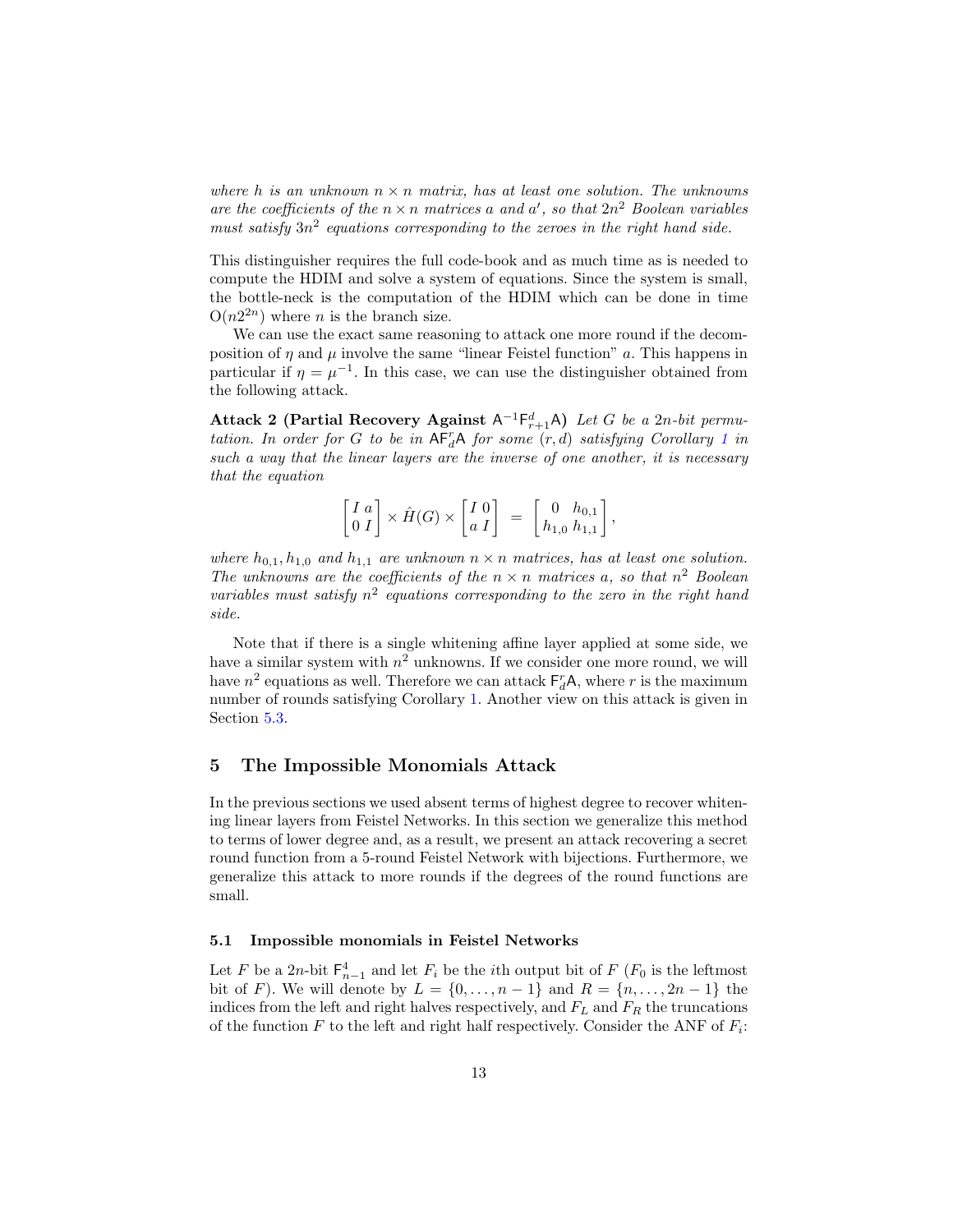<span id="page-13-3"></span>
$$
F_i(x_l||x_r) = \bigoplus_{u_l, u_r \in \mathbb{F}_2^n} a_{u_l||u_r}^{F_i} x_l^{u_l} x_r^{u_r},\tag{2}
$$

where  $x_l$  and  $x_r$  are vectors of input variables from the left and right halves respectively. We will now show that some monomials are impossible, that is,  $a_{u_l||u_r}^{F_i} = 0$  for some  $u_l, u_r$  independently of the choice of the Feistel functions. To prove it, we will need the following lemmas.

<span id="page-13-1"></span>**Lemma 3.** Let  $a, b \in \mathbb{F}_2^n$  be some vectors of variables and let  $f : \mathbb{F}_2^n \to \mathbb{F}_2$  be a Boolean function of degree at most d. Then if some term in the ANF of  $f(a \oplus b)$ has degree  $d_a$  on variables from a, then it has degree at most  $d - d_a$  on variables from  $b$ . In particular, there are no terms of degree  $d$  on  $a$  and non-zero degree  $\mathfrak{O}n\mathfrak{b}.$ 

*Proof.* Let  $s(a, b) = a \oplus b$ . Then deg  $s = 1$  and deg  $(f \circ s) \leq d$ . Hence a term containing  $d_a$  variables from a contains at most  $d - d_a$  variables from b.

<span id="page-13-0"></span>**Lemma 4.** Let  $\pi : \mathbb{F}_2^n \to \mathbb{F}_2^n$  be a permutation and let  $f : \mathbb{F}_2^n \to \mathbb{F}_2$  be some Boolean function of degree at most  $n-1$ . Then deg  $(f \circ \pi) \leq n-1$ .

*Proof.* By the Möbius transform, the term of degree  $n$  is present in the ANF of  $f \circ \pi$  if and only if the sum of  $f \circ \pi$  over  $\mathbb{F}_2^n$  is equal to 1. Since  $\pi$  is a permutation, we have that  $\sum_{x \in \mathbb{F}_2^n} f(\pi(x)) = \sum_{x \in \mathbb{F}_2^n} f(x)$ . But this last sum is equal to zero because deg  $f \leq n-1$ . Therefore, there is no term of degree n in the ANF of  $f \circ \pi$  and we conclude that deg  $(f \circ \pi) \leq n - 1$ .

<span id="page-13-2"></span>We now formally describe classes of impossible monomials using the following theorem.

**Theorem 3.** Let F and its ANF be as defined before. Then  $a_{u_l||u_r}^{F_i} = 0$  if one of the following holds:

1.  $i \in R$  and  $hw(u_i) = n$ ; 2.  $i \in R$  and  $hw(u_1) = n - 1, hw(u_r) = n - 1;$ 3.  $i \in R$  and  $hw(u_l) = n - 1, hw(u_r) = n;$ 4.  $i \in L$  and  $hw(u_l) = n$ ,  $hw(u_r) = n - 1$ .

Proof. Points 3-4 are part of Theorem [2](#page-8-1) and are presented here for the sake of completeness. It is left to prove points 1 and 2.

1. Consider the 4-round integral characteristic from Figure [4.](#page-14-1) Let  $C$  be any cube which contains the whole left part. From the integral characteristic it follows that the sum of  $F$  over the cube  $C$  has zero on the right side. Therefore by the Möbius transform the corresponding ANF coefficients are zero.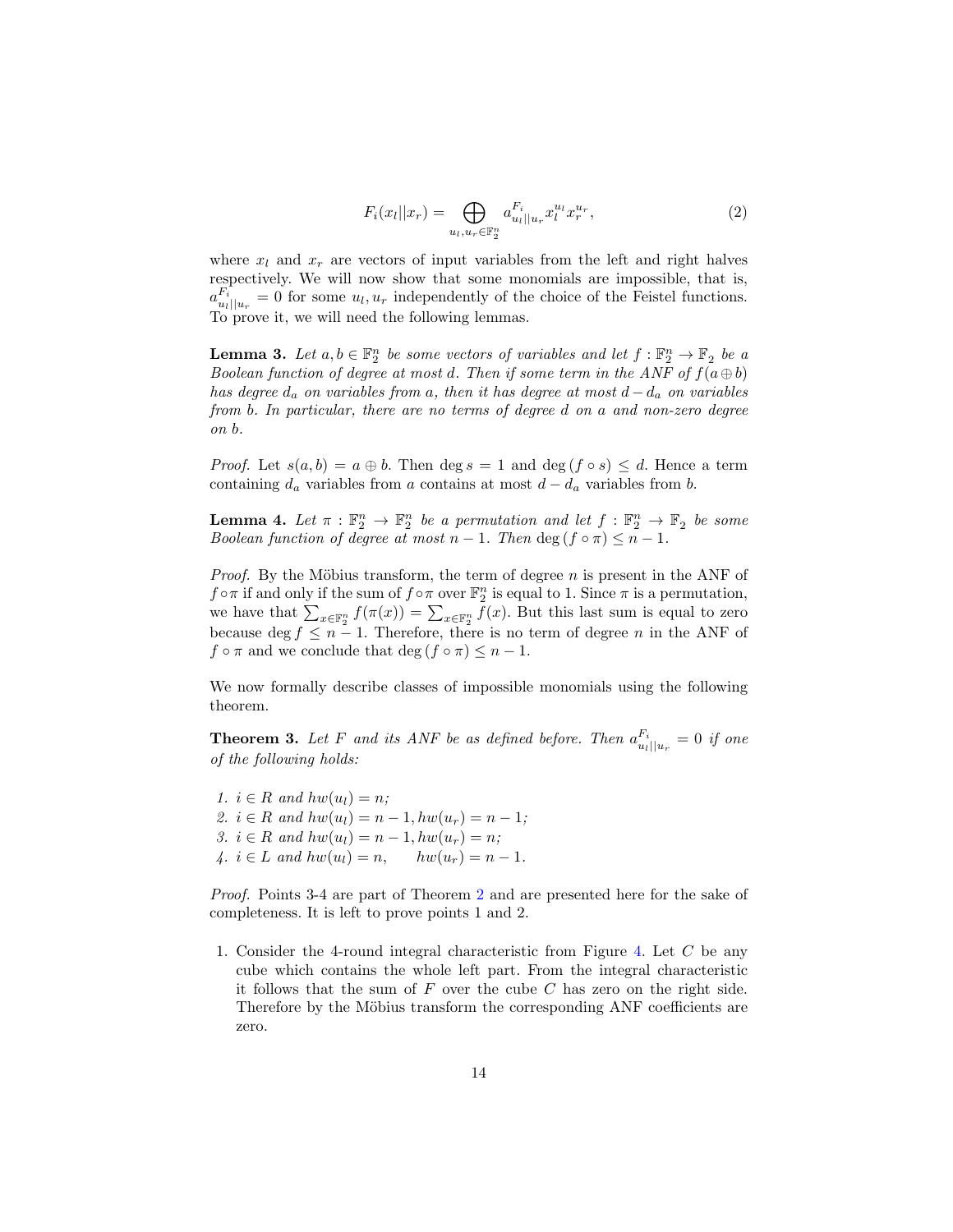

<span id="page-14-1"></span>Fig. 4: The 4-round integral characteristic: words taking all values are represented in bold red and balanced words are represented in dashed blue.

2. Let  $f_0, f_1, f_2, f_3 : \mathbb{F}_2^n \to \mathbb{F}_2^n$  be the round functions of F. The equation for the right half of the output is then given by:

$$
F_R(l||r) = l \oplus f_0(r) \oplus f_2(r \oplus f_1(l \oplus f_0(r))). \tag{3}
$$

Clearly, the first two terms do not contain any monomial of degree  $n-1$  on l and  $n-1$  on r. Consider the expression  $f_2(r \oplus f_1(l \oplus f_0(r)))$ . Assume that a term with degree  $n-1$  on both  $l$  and  $r$  is present in the ANF of the expression. Then the term is present in the expansion of some product of at most  $n-1$ bits, where the bits are output bits of the expression  $(r) \oplus f_1(l \oplus f_0(r))$ , i.e. in the term each of the  $n-1$  factors is either a bit from  $(r)$  or from  $f_1(l \oplus f_0(r))$ . Note that the term may not be generated by choosing bits only from  $(r)$ , because in that case there will be no variables from  $l$  in it. Therefore there are at most  $n-2$  bits taken from the outer  $(r)$ ;  $n-1$  variable from l and at least one variable  $r_i$  are taken from  $f_1(l \oplus f_0(r))$ . It means that there exists a monomial function  $\pi$  such that  $\pi \circ f_1(l \oplus f_0(r))$  contains term of degree  $n-1$  on  $l$  and degree at least 1 on  $r$ . By Lemma [4,](#page-13-0)  $\pi \circ f_1$  has degree at most  $n-1$  and by Lemma [3](#page-13-1) there can not be such term in  $\pi \circ f_1(l \oplus f_0(r))$ .

#### <span id="page-14-0"></span>5.2 An Attack on 5-round Feistel Network

In this section we use the impossible monomials to attack 5-round Feistel Network built from permutations. The key idea is to observe the presence of some 4-round impossible monomials in the 5-round network and extract some information about the last round function. Consider some monomial  $x^u$  which is impossible at the right side of a 4-round Feistel Network. We now add the 5th round. If we observe  $x^u$  on the left side, then we know that this monomial has come from the last round function. Otherwise, we know that it has not come from the last round function and it gives us some information as well. Using these observations we build a system of linear equations where the unknowns are the ANF coefficients of the coordinates of the last round function. By solving the system we recover the ANF coefficients and hence the function itself. Note that in order to compute the ANF, we have to obtain the full codebook.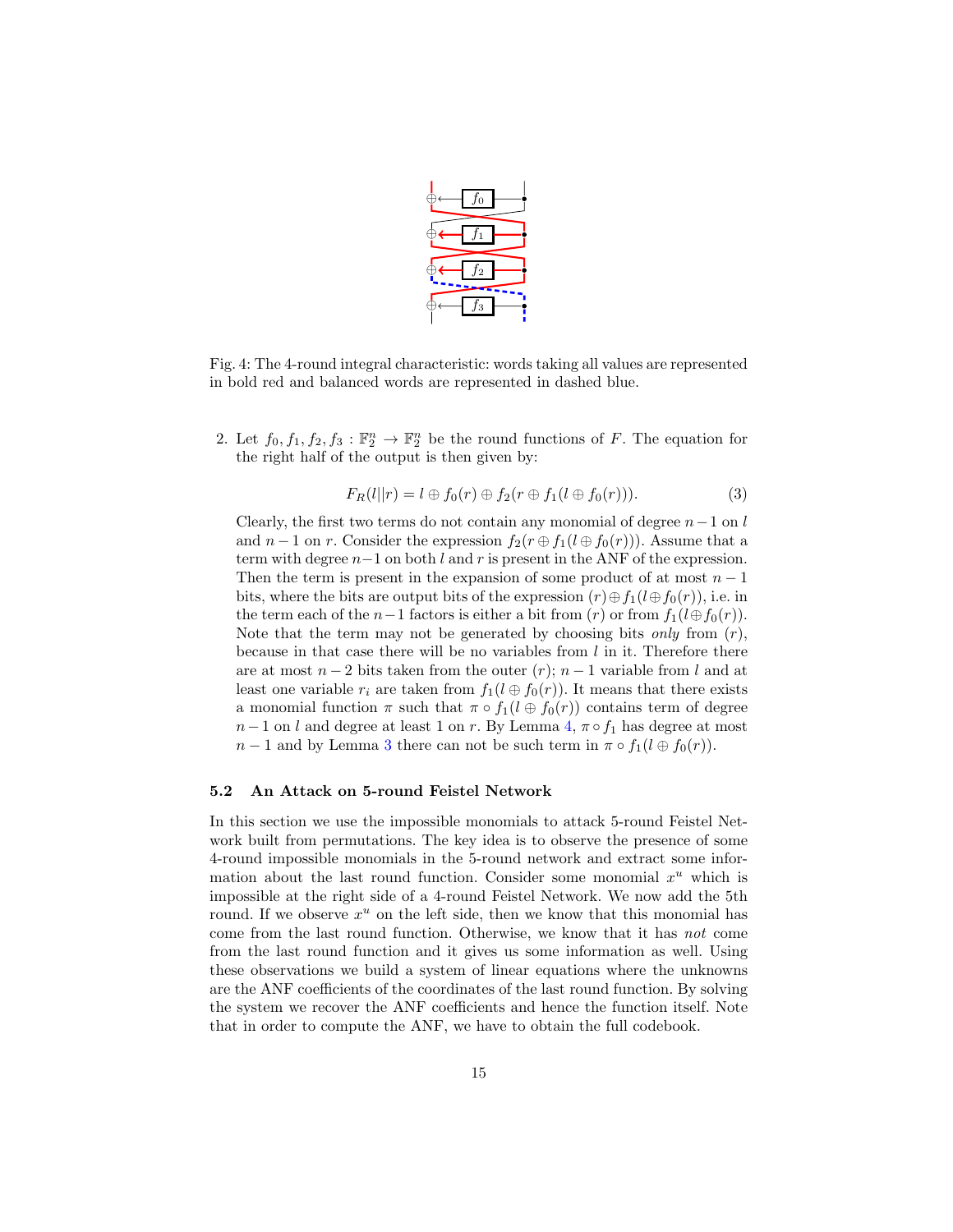Let  $F^5$  be a 2n-bit  $F_d^5$ ,  $F^4$  be its first 4 rounds and f be the last round function. Let  $a_u^g$  be the coefficient of term  $x^u$  in the ANF of the Boolean function g. Consider the equation of the *i*<sup>th</sup> bit of  $F^5$  for  $i \in L$ :

<span id="page-15-0"></span>
$$
F_i^5(x) = F_{i+n}^4(x) \oplus f_i(F_R^5(x)) = \bigoplus_{u \in \mathbb{F}_2^{2n}} a_u^{F_{i+n}^4} x^u \oplus \bigoplus_{u \in \mathbb{F}_2^{2n}} a_u^{f_i}(F_R^5(x))^u.
$$
  

$$
a_u = 0
$$
  

$$
a_u = 1/0
$$
  

$$
a_u = 1/0
$$
  

$$
f_1
$$
  

$$
f_0
$$
  

$$
f_1
$$
  

$$
f_2
$$
  

$$
F_2 F_1 F_0
$$

Fig. 5: Impossible monomials in the last round of a 5-round FN with 3-bit branches. The wire with 4-round impossible monomials is in dashed blue, the path of the observed monomials is highlighted with bold red.  $a_u$  is the ANF coefficient of some 4-round impossible monomial.

The ANF of  $F_i^5$  with  $i \in L$  contains some monomial from the first or the second group from Theorem [3](#page-13-2) if and only if the ANF of  $f_i \circ F_R^5$  does. Since we can compute the ANF of  $F_R^5$ , we can check which possible terms from the ANF of  $f_i$  generate the impossible monomial. Then from the presence of the impossible monomial in the ANF of  $F_{i+n}^5$  we deduce if the number of such terms in the ANF of  $f_i$  is odd or even. This gives us a linear equation over  $\mathbb{F}_2$  where the unknowns are the ANF coefficients of  $f_i$ . For an illustration see Figure [5.](#page-15-0)

Note that the 4-round impossible monomials which are still impossible in a 5-round Feistel Network do not leak any information about  $f$ . For example, since Feistel Network is a bijection, the monomial of degree  $2n$  is impossible for any number of rounds but it can not be used in the attack. However it is the only such monomial. Therefore we can use  $2<sup>n</sup> - 1$  impossible monomials from the first group of Theorem [3](#page-13-2) and  $n^2$  ones from the second group. Each such monomial yields an equation per each bit of  $f$ . There are  $2<sup>n</sup>$  unknown coefficients in the ANF of  $f_i$  so the number of equations will be enough to recover  $f_i$  for all  $i$  and hence  $f$  with high probability. Note that we can recover  $f$  only up to xor with a constant because the constant may propagate through the Feistel Network and merge with other round functions (see the introduction of [\[5\]](#page-19-4) for a more detailed explanation of this phenomenon).

The complexity of the attack is  $O(2^{3n})$  and is dominated by generating the equation matrix, which is the same for all output bits (the only difference is the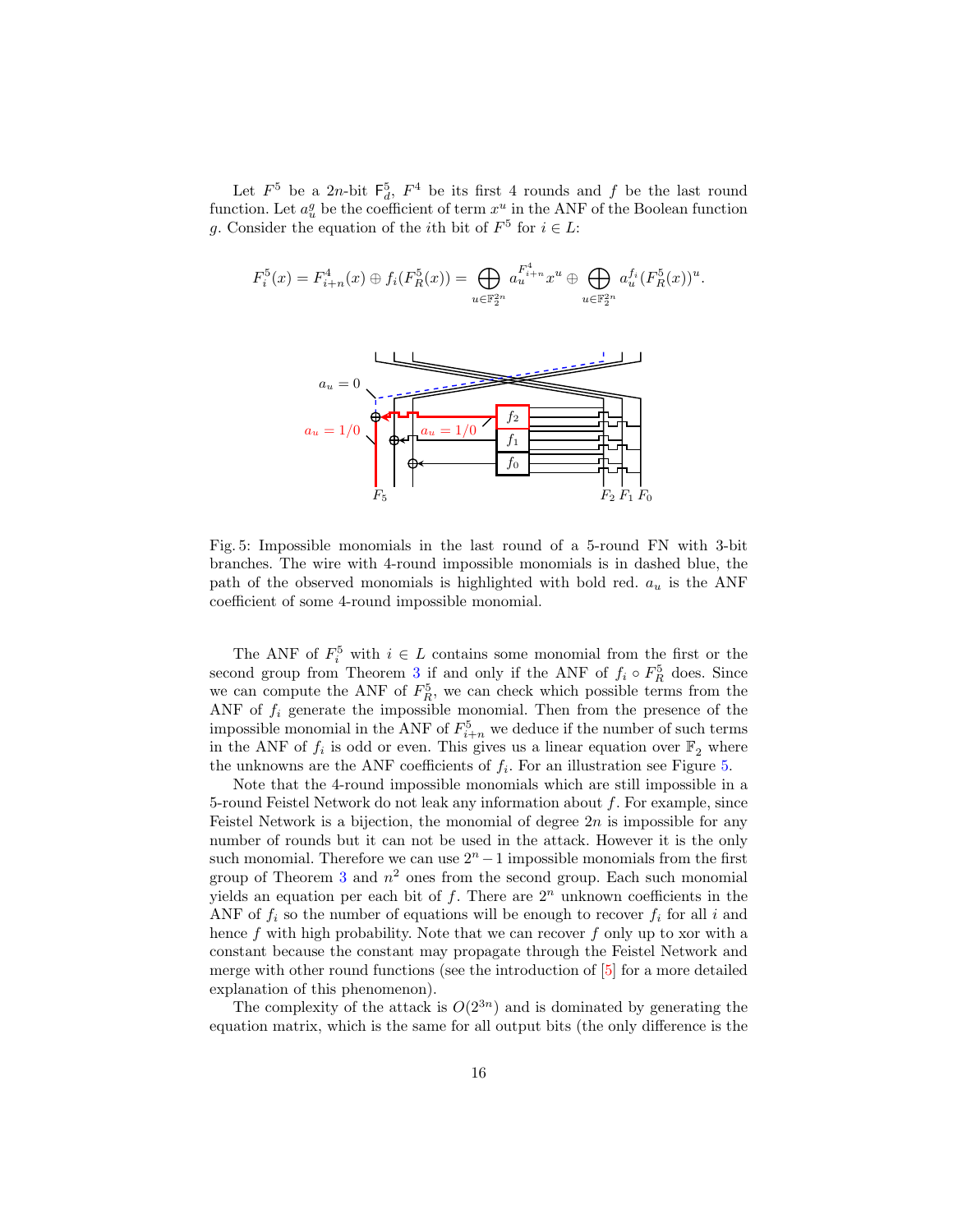target vector). For each of the  $2^n$  possible terms in the ANF of  $f_i$  we compute the ANF of the term applied after F in time  $O(2^{2n})$  and then we check if this term generates the impossible monomials. The next step is to solve the systems. Since the equation matrix is the same for all output bits, we can do some precomputation (for example the LU-decomposition) once and solve all  $n$  systems of equations very fast. Computing the target vectors is dominated by computing the ANF of  $F_i^5$  for  $i \in L$  which takes total time of  $O(n2^{2n})$ .

As a consequence of the algebraic nature of the attack, if the round function has lower degree, then the complexity decreases. Indeed, there are less unknowns and therefore both steps of generating the equation matrix and solving the systems take less time. As an edge case, consider the  $F<sup>5</sup>A$  structure where the affine layer can be seen as the 6th round with a function of degree 1. The complexity of recovering the affine round is  $O(n2^{2n})$ , as was shown in Section [4.2.](#page-10-0)

Note that the attack can be run in the reverse direction as well, so that we recover the first round function instead of the last one.

We have implemented the attack in Sage [\[21\]](#page-20-15). We successfully attacked a 5-round Feistel Network with bijections and branch size of up to 9 bits and recovered the outer secret round functions in a few minutes on a modern laptop.

# <span id="page-16-0"></span>5.3 A Generalization of the Attack on Feistel Networks with Low Degree Round Functions

When the round functions in a Feistel Network have low degree, the degree deficiency is decreasing slowly and as a result impossible monomials may exist for more than 5 rounds. Moreover, since there are less unknowns to recover, we need less impossible monomials to mount the attack.

In the following theorem we give a lower bound on the maximum number of Feistel rounds for which the large class of monomials is impossible. Namely, this class is point 1 from Theorem [3.](#page-13-2) The size of the class is  $2^n$ , which is enough to recover a round function of full degree. Therefore this is the lower bound on maximum number of rounds that can be attacked using the ANF recovery technique from Section [5.2.](#page-14-0)

<span id="page-16-1"></span>**Theorem 4.** Let F be a  $2n$ -bit  $\mathsf{F}_d^r$  with arbitrary functions and let its ANF be as in the Equation [2.](#page-13-3) Then  $a_{u_l||u_r}^{F_i} = 0$  if  $d^{r-2} < n, i \in R$  and  $hw(u_l) = n$ .

*Proof.* Let  $l||r$  be the input to F. Consider the degrees on the variables from l at the intermediate states. Initially, the degrees are 1 on the left and 0 on the right. After the first round the degrees are the same, because input to the round function has no variables from *l*. Now if we have the respective degrees  $d_1, d_2$ at some point and we add a swap and xor with the round function, the degrees become  $max(d_2, d \cdot d_1), d_1$ . Then for 2 rounds the degrees are d, 1, for 3 rounds -  $d^2$ , d, and, in general, for r rounds the degrees are  $d^{r-1}$ ,  $d^{r-2}$ . Therefore, when  $d^{r-2} < n$ , the r-round Feistel Network has no monomials with degree n on l in the right branch of the output.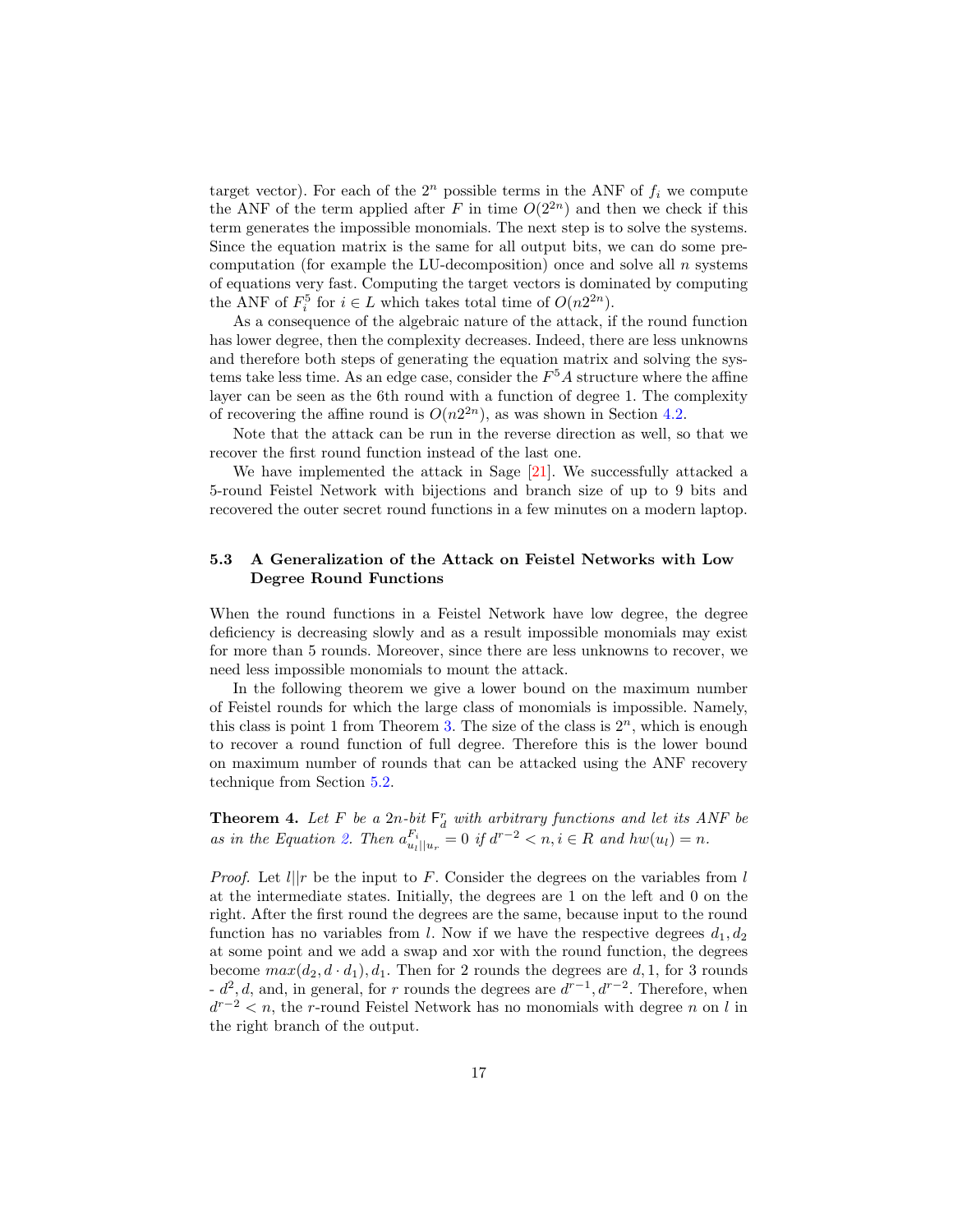As a corollary of the theorem, we can attack a  $2n$ -bit  $\mathsf{F}_d^r$  if  $d^{r-3} < n$ . Note that for the 5-round Feistel with bijections which we attacked in the previous section this bound is not satisfied (for  $n \geq 3$ ):  $d^{5-3} = (n-1)^2 > n$ , i.e. we attacked more rounds than we could attack by Theorem [4.](#page-16-1) Though we expect that the bound is tight for the specified class of monomials in FN with non-bijective round functions, there are another classes of impossible monomials for Feistel Networks with more rounds. Moreover, if the degree is low, there are less ANF coefficients to recover and, therefore, smaller classes of impossible monomials may be enough for attack. As an edge case, consider an additional round function of degree 1 (a linear function). The impossible monomials of degree  $2n-1$  $2n-1$  from Corollary 1 can be used to recover such round function, as was shown in attacks from Section [4.2.](#page-10-0) The maximal number of rounds (without the last linear one) for this attack is given by the condition  $\theta(d, r) = d^{\lfloor r/2 \rfloor - 1} + d^{\lceil r/2 \rceil - 1} < 2n$  (or 1 more round if the Feistel functions are bijections). In general case, if the Feistel functions are bijections, we can attack 5 normal rounds plus 1 linear round.

### <span id="page-17-1"></span>6 Relationship Between Our Results and Other Attacks

### <span id="page-17-0"></span>6.1 Integral Attacks

The HDIM has a simple integral interpretation. Indeed, its coefficients correspond to the presence or not of some monomials in the ANF of its coordinates. They thus correspond to coefficients in said ANF which can be computed using the Möbius transform:

$$
\hat{H}(F)[i,j] = \bigoplus_{x \preccurlyeq \overline{e_j}} F_i(x)
$$

where  $\overline{e_i}$  is the vector where all elements are equal to 1 except in position j. This has two consequences.

- 1. we can compute the HDIM of an *n*-bit permutation in time  $O(n2^{n-1})$ , and
- 2. zeroes in column  $j$  imply the existence of an integral distinguisher.

In light of this, we state the following corollary of Corollary [1.](#page-8-2)

Corollary 2 (Integral Distinguisher for  $F_d^r$ ). Let F be a 2n-bit  $F_d^r$  and suppose that one of the following conditions holds:

- the Feistel functions are bijections and  $\theta(d, r 1) < 2n$ , or
- the Feistel functions are not bijections and  $\theta(d, r) < 2n$ .

Then there exists an integral distinguisher with data and time complexity  $2^{2n-1}$ for this structure, namely

$$
\bigoplus_{x \preccurlyeq \overline{e_j}} \big(e_i \cdot F(x)\big) = 0
$$

for all  $i < n$  and  $j < n$ . In other words, the sum of the right words of  $F(x)$  is equal to 0 over a cube where one bit of the input right word is fixed to 0.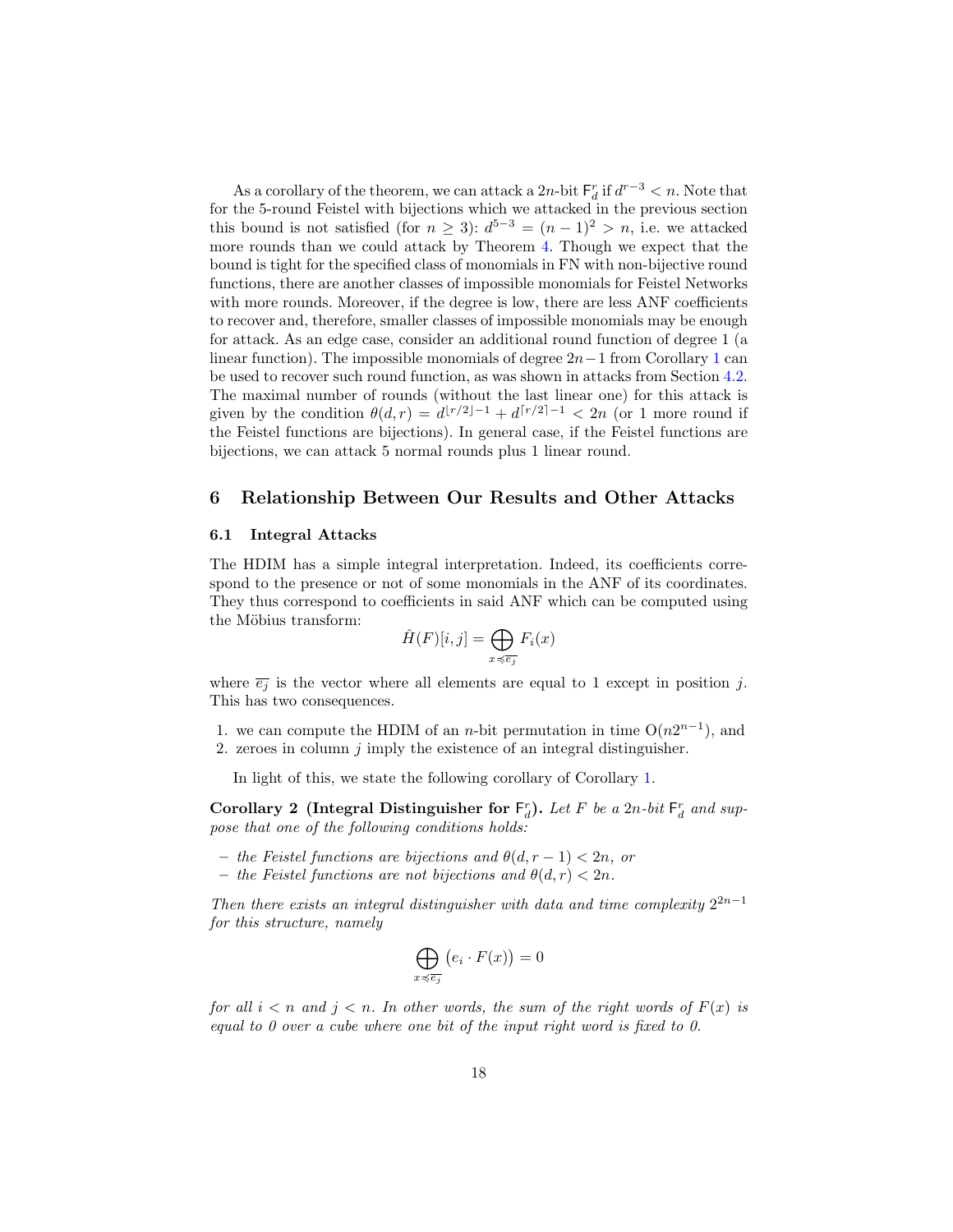We notice a relation between our attacks and the so-called *division property*. This tool for finding integral attacks was introduced by Todo in [\[9\]](#page-20-3) and later used by the same author to attack the full MISTY1 [\[22\]](#page-20-16). In his seminal paper, Todo gives some integral distinguishers against Feistel Network for various block sizes, number of rounds, degree of the Feistel functions for both bijective and non-bijective Feistel functions. Interestingly, his results are extremely similar to ours! Indeed, while there is no generic formula in Todo's paper, the application of his algorithm shows the existence of cubes of size  $2n-1$  whose sum is equal to 0 for a number of rounds identical to the ones we predicted. In fact, results about the division property of the output of a Feistel Network can be extracted from its HDIM. To explain this, we first recall the definition of the division property.

**Definition 7 (Division Property).** Let  $X$  be a multiset of  $\mathbb{F}_2^n$  and k be an integer of  $[0, n]$ . We say that X has the division property  $\mathcal{D}_k^n$  if, for all u in  $\mathbb{F}_2^n$ such that  $hw(u) \leq k$ ,  $\bigoplus_{x \in \mathbb{X}} x^u = 0$ .

This property is further generalized into the vectorial division property which we define in the particular case of a Feistel Network.

Definition 8 (Vectorial Division Property (for Feistel Networks)). Let X be a multiset of  $(\mathbb{F}_2^n)^2$  and  $k^L, k^R$  be integers of  $[0, n]$ . We say that X has the collective division property  $\mathcal{D}_{(k^L,k^R)}^n$  if, for all  $u, v$  in  $\mathbb{F}_2^n$  such that  $hw(u) \leq k^L$ and  $hw(v) \leq k^R$ ,  $\bigoplus_{(x,y)\in \mathbb{X}} x^u y^v = 0$ .

In particular, Todo applied his technique to  $2n$ -bit  $F_d^r$ . The integral distinguisher against the highest number of rounds correspond to integrals over cubes of size  $2n - 1$  were the constant bit has to be on the left side.<sup>[6](#page-18-0)</sup> As we have seen, summing over such a cube is equivalent to computing half of the lines of the HDIM of the function.

Let F be a 2n-bit  $F_d^r$ , x denote the left input bits, y denote the right ones and  $F_L$  and  $F_R$  denote its left and right output halves so that  $F(x||y) =$  $F_L(x||y)||F_R(x||y)$ . Suppose that the top left corner of the HDIM of F is all zero. We deduce that the following holds for any cube  $\mathcal{C}_k$  of dimension  $2n - 1$ where the bit at index  $k \leq n$  is fixed and for any  $i \leq n$ :  $\bigoplus_{x \in C_k} F(x) \cdot e_i(x) = 0$ . This can also be written as

$$
\bigoplus_{x \in \mathcal{C}_k} \left( F_L(x) \right)^{u_i} \left( F_R(x) \right)^0 = \bigoplus_{x \in \mathcal{C}_k} \left( F_L(x) \right)^{u_i} = 0,
$$

where  $u_i$  is the element of  $\mathbb{F}_2^n$  equal to 0 except at position *i* where it is equal to 1. In other words, for all u in  $\mathbb{F}_2^n$ , hw $(u) \leq 1$  implies that  $\bigoplus_{x \in \mathcal{C}_k} (F_L(x))^u = 0$ , which means that the image of  $\mathcal{C}_k$  has vectorial division property  $\mathcal{D}_{1,0}^n$ . The HDIM of Feistel Networks can thus be interpreted as describing the vectorial division property of each output half!

The relation between the ANF and integral attacks is further stressed by the attack we described in Section [5.](#page-12-0) Indeed, the complexity of this attack is very

<span id="page-18-0"></span><sup>&</sup>lt;sup>6</sup> It is actually on the right side in Todo's paper. Unlike in our paper, the Feistel function is XORed in the right branch in his case.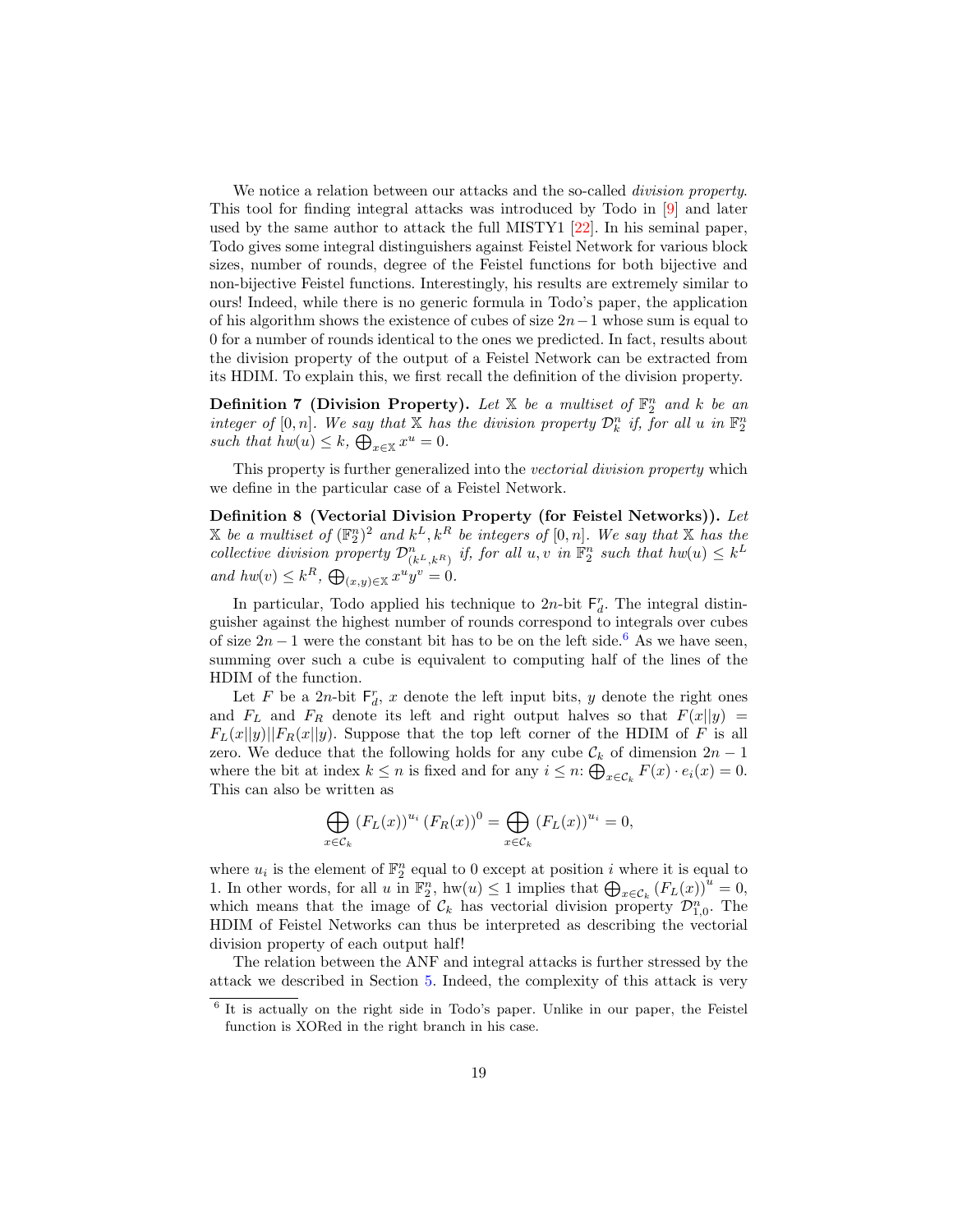similar to that of the integral attack against 5-round FN with bijective Feistel functions described in [\[5\]](#page-19-4).

# 7 Conclusion

Investigating surprising visual patterns in the LAT of Feistel Network lead us to interesting results. To explain them, we introduced the high-degree indicator matrix (HDIM). It causes a form of linearity of the LAT modulo 4 and is related to the presence (or lack thereof) of some monomials in the ANF of the permutation. We identified patterns in the distribution of these monomials for Feistel Networks and provided theorems allowing us to predict the existence of these patterns (Theorem [2](#page-8-1) and Corollary [1\)](#page-8-2). More generally, we showed how the predictable absence of some monomials can be leveraged to attack a Feistel Network in an impossible monomial attack. We also drew some connections between our results and integral distinguisher.

# 8 Acknowledgment

We thank Alex Biryukov and Dmitry Khovratovich for helpful discussions. We also thank the anonymous reviewers for their helpful comments. The work of Léo Perrin is supported by the CORE ACRYPT project (ID C12-15-4009992) funded by the Fonds National de la Recherche (Luxembourg). The work of Aleksei Udovenko is supported by the Fonds National de la Recherche, Luxembourg (project reference 9037104).

# References

- <span id="page-19-0"></span>1. Biryukov, A., Khovratovich, D.: Decomposition attack on SASASASAS. IACR Cryptology ePrint Archive 2015 (2015) 646
- <span id="page-19-1"></span>2. Biryukov, A., Bouillaguet, C., Khovratovich, D.: Cryptographic schemes based on the ASASA structure: Black-box, white-box, and public-key (extended abstract). In: Advances in Cryptology - ASIACRYPT 2014 - Proceedings, Part I. (2014) 63–84
- <span id="page-19-2"></span>3. Dinur, I., Dunkelman, O., Kranz, T., Leander, G.: Decomposing the ASASA Block Cipher Construction. Cryptology ePrint Archive, Report 2015/507 (2015) [http:](http://eprint.iacr.org/) [//eprint.iacr.org/](http://eprint.iacr.org/).
- <span id="page-19-3"></span>4. Minaud, B., Derbez, P., Fouque, P.A., Karpman, P.: Key-Recovery Attacks on ASASA. In Iwata, T., Cheon, J.H., eds.: Advances in Cryptology - ASIACRYPT 2015. Volume 8270 of Lecture Notes in Computer Science. Springer Berlin Heidelberg (2015) To appear
- <span id="page-19-4"></span>5. Biryukov, A., Leurent, G., Perrin, L.: Cryptanalysis of Feistel Networks with Secret Round Functions. In Dunkelman, O., Keliher, L., eds.: Selected Areas in Cryptography – SAC 2015. Lecture Notes in Computer Science. Springer International Publishing (2015) To appear